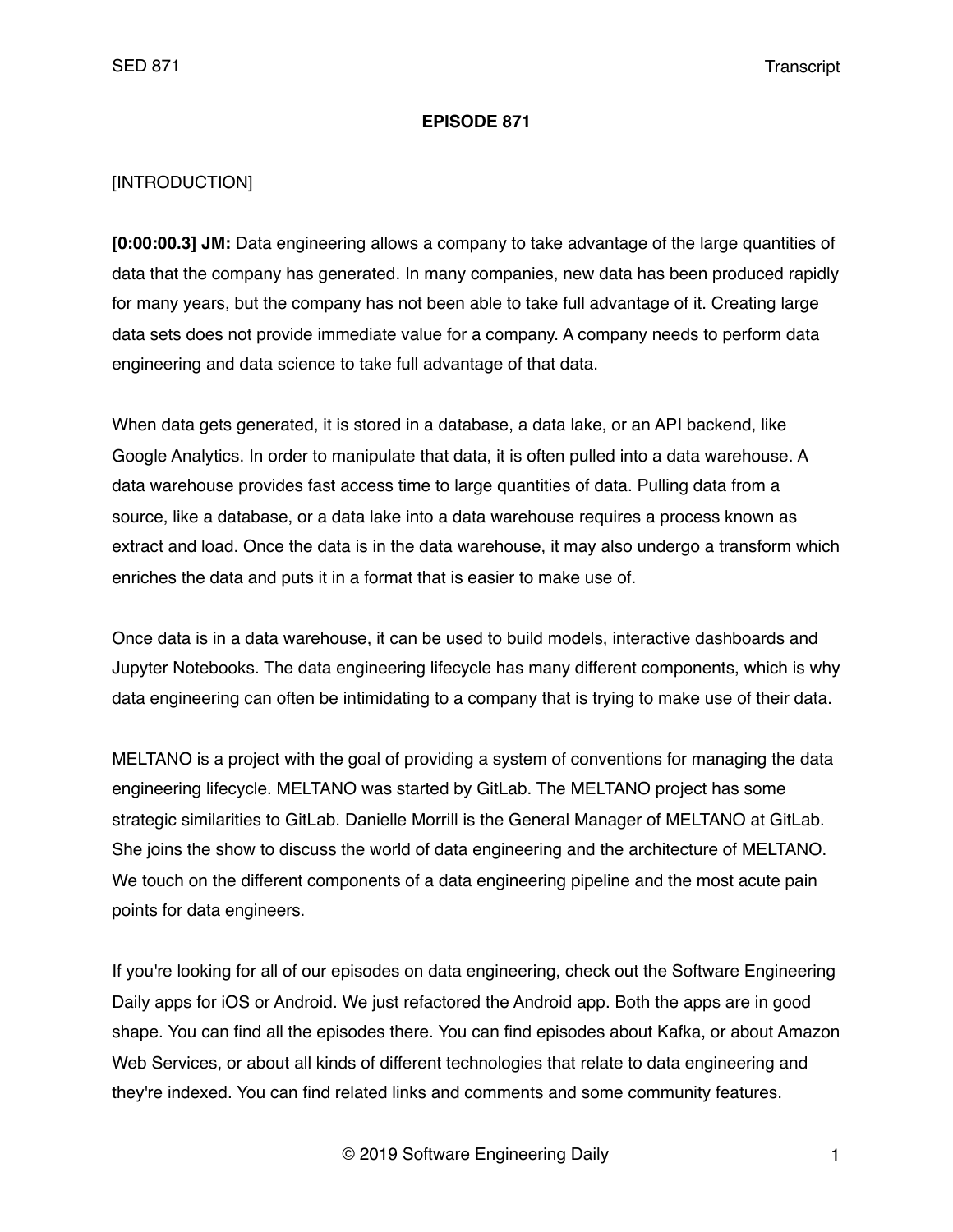Also, FindCollabs is the company I'm working on. FindCollabs is a place to find collaborators and build projects. If you have an idea for a project, you can post that project on FindCollabs and find other people to work with. We're also having a online hackathon with \$2,500 in prizes. If you're looking for a project to work on, or you're looking for other collaborators for your project, check out FindCollabs and enter into our hackathon. I'd love to see you on FindCollabs. Let's get on with this episode.

### [SPONSOR MESSAGE]

**[0:03:10.7] JM:** DigitalOcean is a simple, developer-friendly cloud platform. DigitalOcean is optimized to make managing and scaling applications easy, with an intuitive API, multiple storage options, integrated firewalls, load balancers and more.

With predictable pricing and flexible configurations and world-class customer support, you'll get access to all the infrastructure services you need to grow. DigitalOcean is simple. If you don't need the complexity of the complex cloud providers, try out DigitalOcean with their simple interface and their great customer support. Plus they've got 2,000-plus tutorials to help you stay up to date with the latest open source software and languages and frameworks.

You can get started on DigitalOcean for free at do.co/sedaily. One thing that makes DigitalOcean special is they're really interested in long-term developer productivity. I remember one particular example of this when I found a tutorial on DigitalOcean about how to get started on a different cloud provider. I thought that really stood for a sense of confidence and an attention to just getting developers off the ground faster. They've continued to do that with DigitalOcean today. All their services are easy to use and have simple interfaces.

Try it out at do.co/sedaily. That's do.co/sedaily and you will get started for free with some free credits. Thanks to DigitalOcean for being a sponsor of Software Engineering Daily.

# [INTERVIEW]

**[0:05:11.4] JM:** Danielle Morrill, welcome to Software Engineering Daily.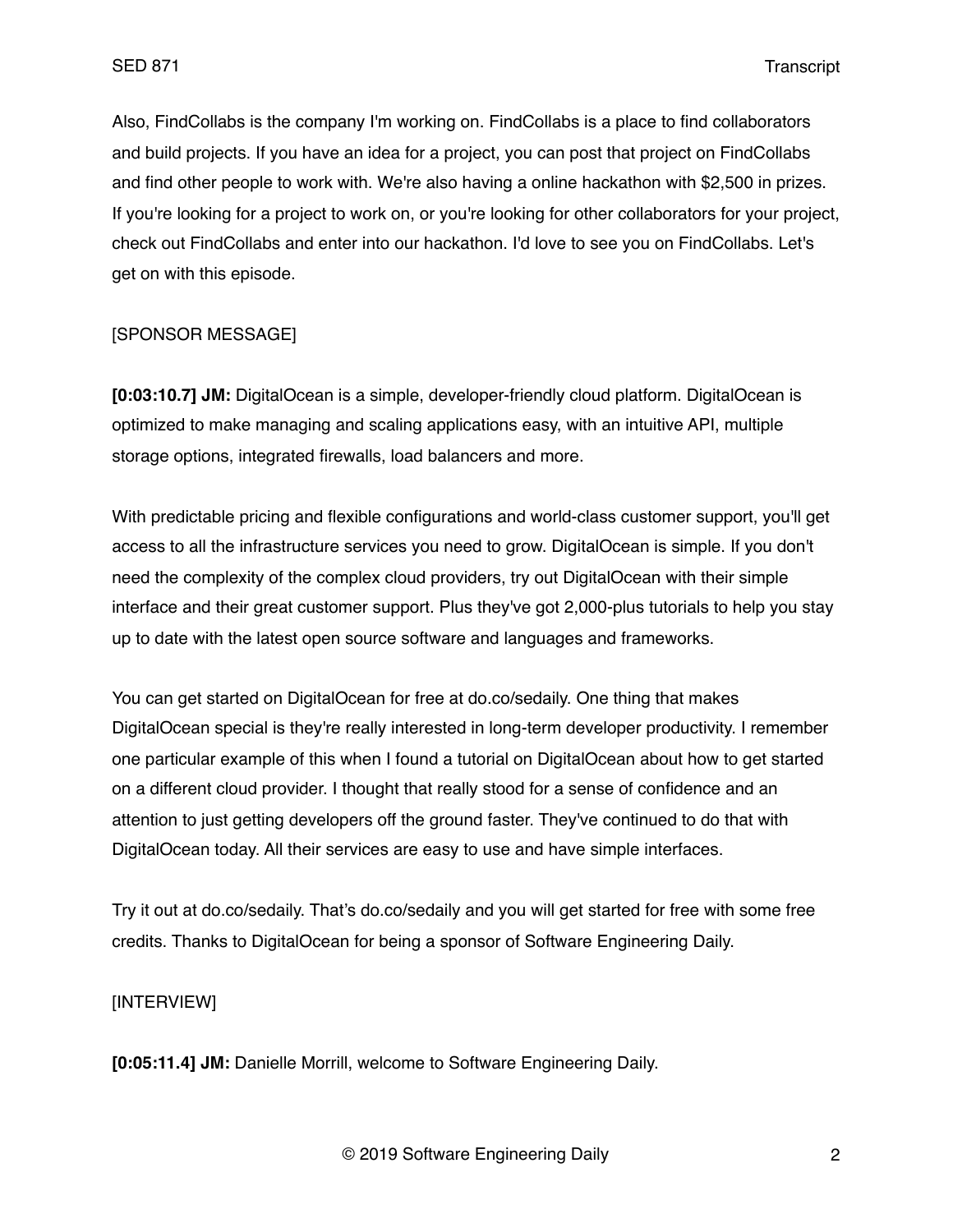**[0:05:13.5] DM:** Thank you for having me.

**[0:05:15.2] JM:** You work at GitLab. Before we talk about MELTANO, which is what you work on specifically at GitLab, I'd like to talk about GitLab's initial product, which is called GitLab. We did a show about that a while ago and GitLab is an integrated monolithic stack for software development and has version control, logging, continuous integration, many other features, but the different features can be swapped out for other tools. There are lots of good tools that people can piece together to make their own ideal workflow, but oftentimes they will take GitLab for an out-of-the-box experience. Why do people use GitLab?

**[0:05:56.4] DM:** It's funny you're asking me this, because I operate very separately from the rest of the company. I will say I may not be the best spokesperson, but a lot of times it's either cost, or flexibility. Obviously, GitLab is open source. Sometimes people don't want to be using proprietary solutions. GitLab is really affordable option for a lot of teams that are just getting started with some of these features.

**[0:06:16.7] JM:** Yeah. I think what I was getting at was the model of a large integrated environment with the swappable components. It's not a common type of project in the open source world, because usually open source projects are like a narrow tool, a tool for configuration management, or package installation. GitLab is this large recomposing, which seems analogous to MELTANO. Why do you think this pattern of an out-of-the-box solution that is modular, why is that a useful pattern?

**[0:06:50.4] DM:** I see what you're saying in a connection to MELTANO. Yeah. I mean, in the case of MELTANO and in the case of GitLab, being able to connect things together is painful. It's not just necessarily snapped together in a lot of cases. Being able to offer an integrated endto-end solution can become almost another product feature overarching the bigger picture.

With MELTANO, we are piecing together a lot of good pieces of open source software that you can totally use separately, but you may not want to have to administer, or may not have a person to administer the connections between that and similar with GitLab.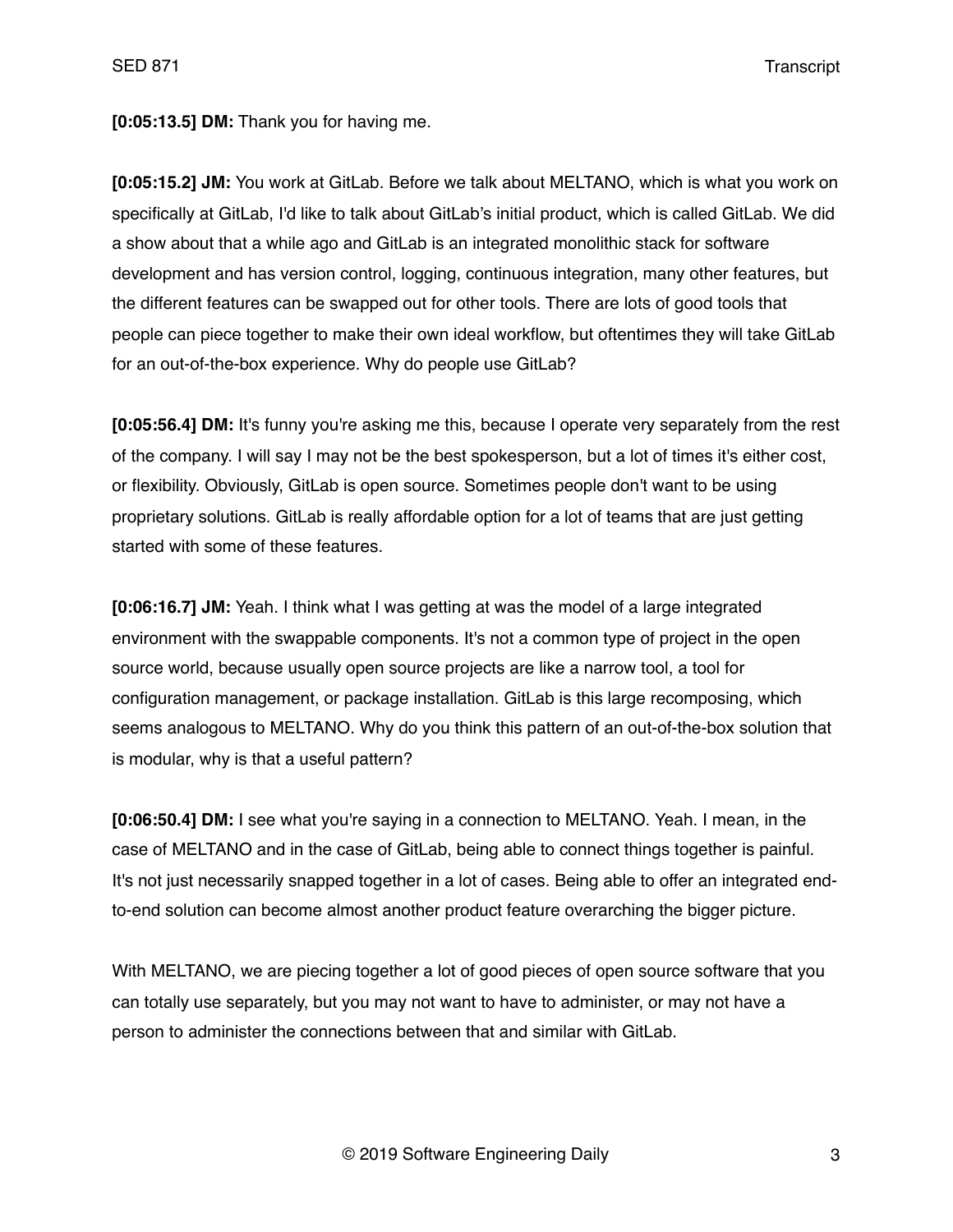**[0:07:23.3] JM:** GitLab is for software development and deployment. MELTANO is for data engineering. How do those two domains compare to one another? Like deployment and release process, versus the process that a data engineer goes through?

**[0:07:41.6] DM:** Well, I think the deployment and release process is much more sophisticated in the classical software engineering world. I think data engineering, data analysis, that whole world crosses a lot more disciplines and it's still being sorted out, so what the workflow should look like different, depending on where you go. Data engineers often end up rebuilding pipelines from scratch. Each place they go, there's not as many accepted broadly used norms. We can bring some of those norms from software engineering to the data world. As we know, they save people a ton of time and a ton of pain.

**[0:08:12.0] JM:** How do most companies do data engineering and data science today?

**[0:08:17.0] DM:** Well, there's some big components. They have to have somewhere to store their data and that could be anything from a small server, to some massive tool. It really depends on the company. You fundamentally got storage, extraction of the data, you got to stick it in some tool to process and do analysis, you get the beautiful dashboard. A lot of people think it stops there, but actually a huge part of what's happening with data engineering is building some recurring process, or exception-based pipeline that's kicking off some other of business automation, or business process.

Right now, there is a huge proliferation of tools. There's not any one way. We think that we might be moving more in that direction of consolidation, you've probably seen some of the M&A that's happened the past few weeks with Tableau and with Looker, but there's a huge amount of tools in each one of those buckets. the market map for what's out there in terms of products you could adopt is massive.

**[0:09:10.8] JM:** What are the most acute pain points in data engineering?

**[0:09:15.1] DM:** I think a pain point that I notice the most with our customers is not so much of a technology problem, as a relationship problem. You've got a data engineer who's setting up a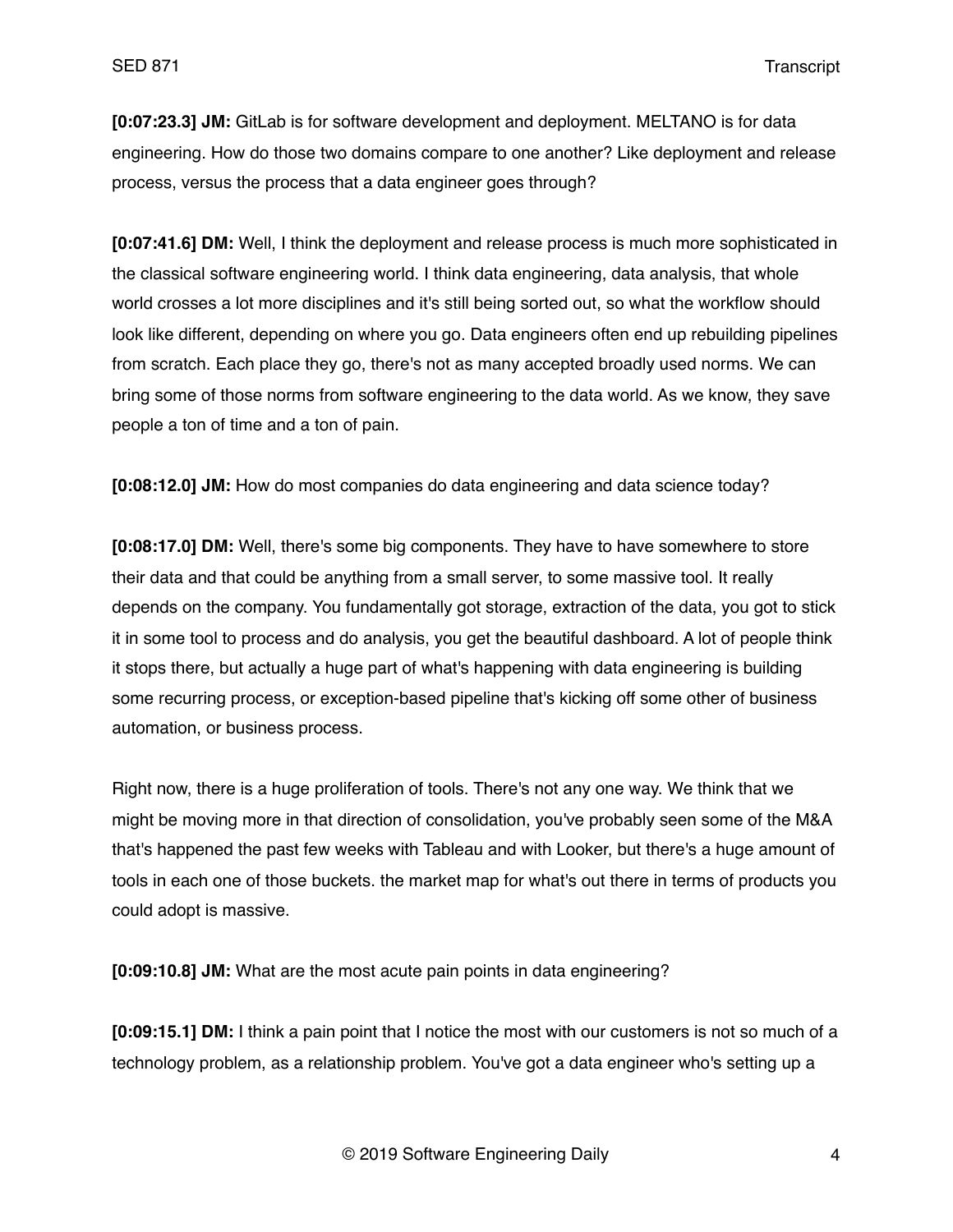pipeline, but the end-user of the data is not the engineer himself or herself. It's usually an analyst, or an executive looking to make a decision.

The amount of steps you have to go through both from a technology perspective and from a communication perspective to get something that actually delivers value is pretty challenging right now. There's not a lot of reusable ways to convey business logic. I think you end up in situations where people spend a lot of time building something that then isn't very useful. There's just a lot of iteration and that whole process takes a lot longer than it should.

**[0:09:57.9] JM:** Remarkably, that was the same case four years ago, I think when I started the podcast. Why does it feel like data engineering, or data science is trapped – it's enmeshed in amber? I mean, it doesn't seem to evolve. We seem to have these same perennial problems. Has it been improving somehow?

**[0:10:21.1] DM:** I think it's improving. I think that it starts with the business, people becoming more comfortable trusting the data engineer. You've got to remember, we're dealing with probably the laggard part of a lot of these businesses in the case of the decisions this data is powering.

As much as I want them to adopt all this technology, I also can see why they might move slowly, because they may be doing things, like watering crops based on this data, or moving million dollar shipping containers, or moving cars. These are things where getting it wrong has these really real-world consequences. As a result, there's a lot of risk aversion. I think that's why it's moving slowly.

**[0:10:58.3] JM:** MELTANO is an acronym. It's a acronym for the workflow of the data lifecycle. What is the data life cycle?

**[0:11:08.7] DM:** Well first of all, I don't know, we might have to get away from this acronym at some point, so just a caveat that I think acronym names are interesting sometimes. The data lifecycle is just dealing with the idea of going from some raw set of data, or even sensors before the data is created, all the way through process of pulling that into some system where you can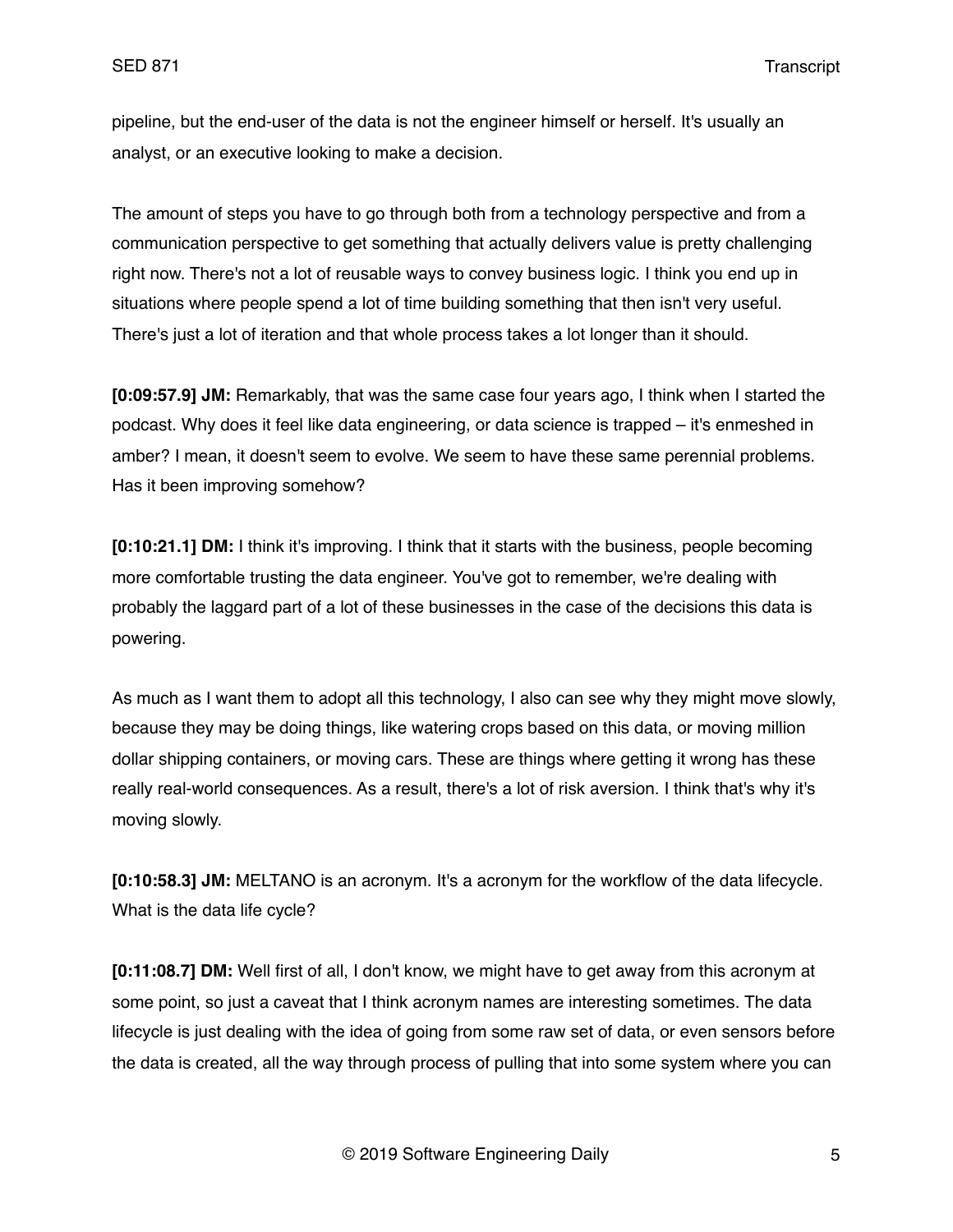then analyze it. Human beings in the business process are at that point, probably looking at it manually and saying, "Okay, how do we model this? What does it all mean?"

Creating something repeatable and shareable like a notebook. Then ultimately, orchestration. The O of MELTANO deals with the entire automation process, which then is an entire other life cycle off in the business process world. It's really, the data lifecycle is going from sensors, or raw data to some final output that can then be used to create value.

**[0:11:56.1] JM:** I think MELTANO is an acronym for Model, Extract, Load, Transform, Analyze, Notebook, Orchestrate. As we both know, the entire data engineering world is so gigantic that even these seven words that are acronymically arranged in to spell out MELTANO, this is not the full scope of data engineering.

My sense is that MELTANO is a tool that it's for a company that perhaps has several different databases. Maybe some of them are operational databases. Maybe some of them are databases where they've been throwing log data in. They've got a set of databases, maybe a data lake and they want to do things with that data lake, or those databases. Is that an accurate description of the day one customer?

**[0:12:51.4] DM:** Yes. Absolutely.

**[0:12:52.9] JM:** Okay. What are the prototypical users of MELTANO, like the people at this company that have a database and/or a data lake?

**[0:13:03.1] DM:** Yeah, so they're probably dealing with your information about how their business is operating, or how their customers are coming to them. The two buckets that we're seeing the most is business operations, where it might be we want to be able to basically build our own ERP. We want to see how everything that's happening in the company from product creation, to revenue collection ties together and we don't want to spend a fortune on something out of the box, or spend 10 months, I don't know how long the engagement is now, but consulting engagement to get that spun up. We want to do it ourselves. That's the business operations world.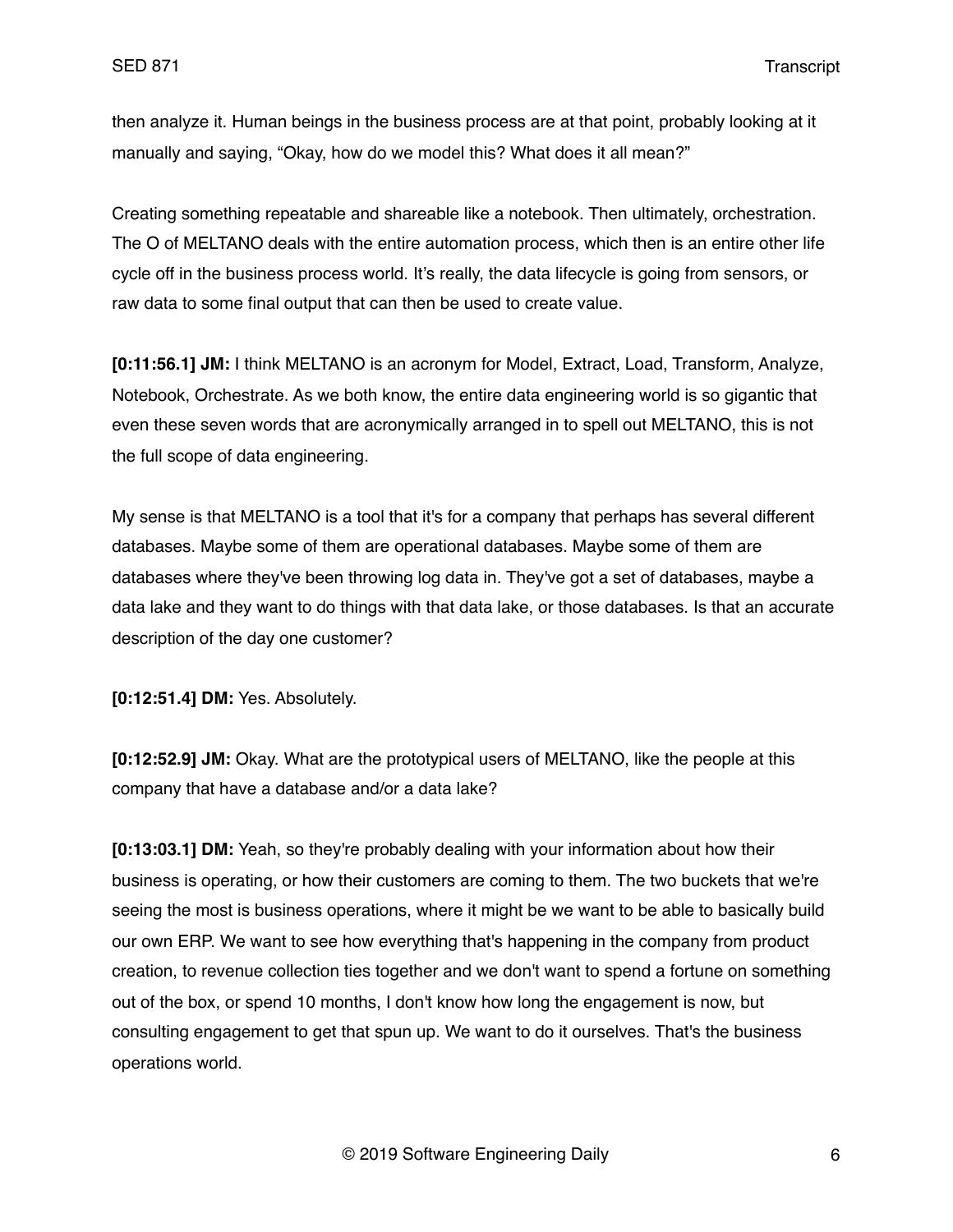A subset of that that we think we can really serve well is sales and marketing. The people who are saying we've got a lot of internet data about how people are engaging with maybe an ecommerce site, or a web funnel of some kind. Then we've got all those ancillary data we want to combine to give us an understanding of our customers and increase a goal, like conversion.

They can build those kinds of dashboards with some of the proprietary tools that are out there, but they're going to spend a lot and they're going to be really constrained in terms of the way these folks bill is either usage, so how much data are you processing, or seats. You have to limit how many people in your company can participate. Those are both limiting in different ways and a lot of companies say we're a huge business. We have a thousand people we want to be able to involve in this process and we don't really want to pay for a 1,000 seats. That's often why they turn to MELTANO.

**[0:14:23.7] JM:** The problem of sales and marketing needing better understanding of their data, are the sales and marketing teams equipped to solve this problem, or do they typically bring in a data scientist to help them with some back-end engineering, like standing up MELTANO?

**[0:14:43.8] DM:** Yeah. Generally, they will bring someone in. I wish I could say that I thought sales and marketing had folks you could do this themselves and I think that's the future. Today in big companies, you see they'll have a dedicated analyst who's very technical, or they'll have an engineer. You've probably seen auto companies to have the job title for economists in these teams. Those people can set up MELTANO.

MELTANO is not extremely technical to set up. You don't need to write a bunch of custom code, but it is nice and helpful to know how to deploy to a server, for example, because it is selfhosted. They will utilize that resource like that.

**[0:15:16.4] JM:** MELTANO, the acronym just to repeat it again, it's Model, Extract, Load, Transform, Analyze, Notebook and Orchestrate. These are not sequential, right? These are not in any particular order. These are just the different components of the data engineering lifecycle that MELTANO helps you with?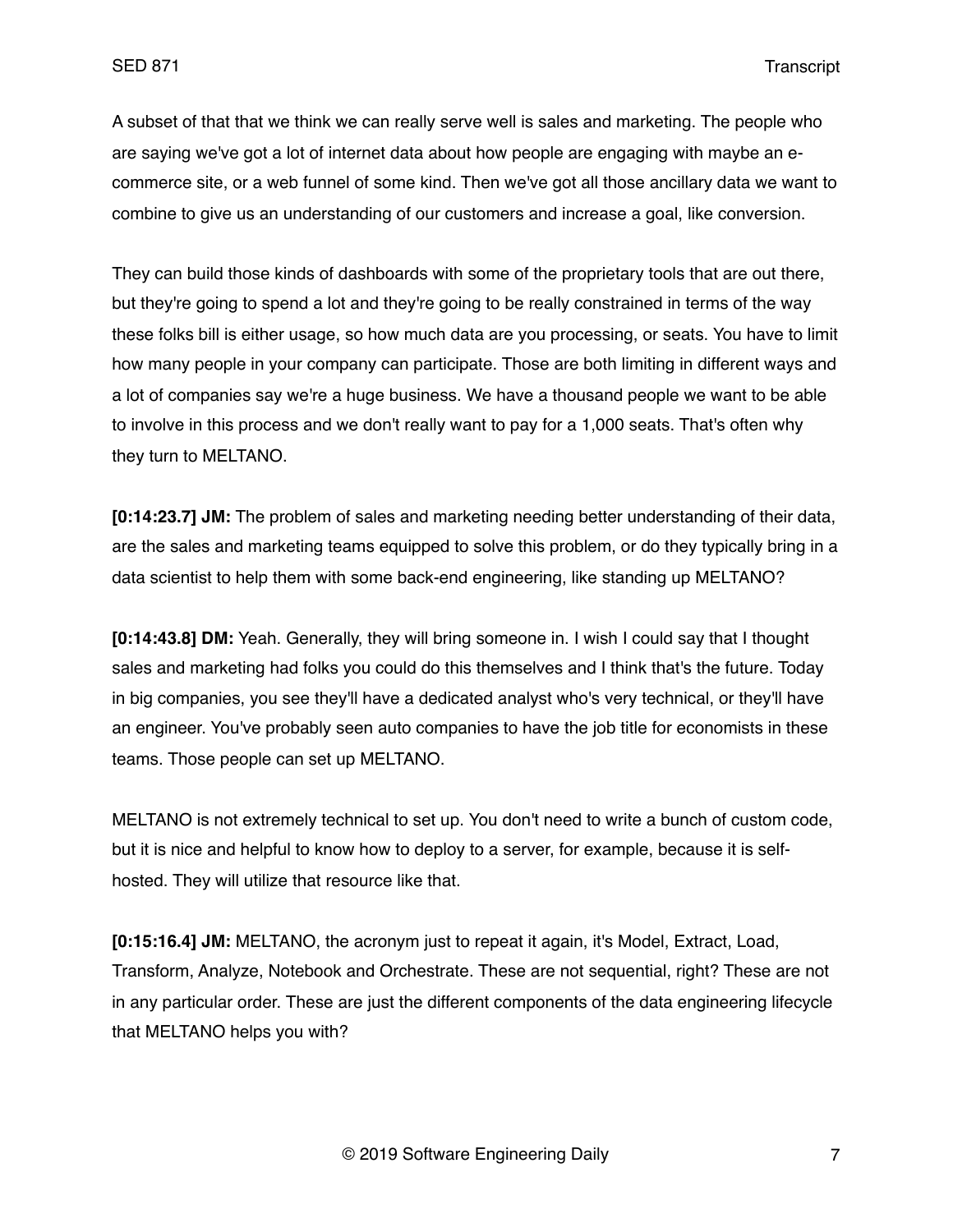**[0:15:36.1] DM:** Yes. I think we thought at first they would be more sequential, but I think we've learned that they are not and that these happen in a lot of different orders depending on what's going on in our customer's business.

**[0:15:46.7] JM:** The first stage of that data lifecycle is usually, I think to extract. You have the data sitting in your data lake, or your database. What happens in the extract stage?

**[0:15:59.4] DM:** The extract stage, well a lot of things can happen. Fundamentally, you want to get access to that data, but then the interesting thing is it can be in a lot of different formats. When you're extracting it, you're also preparing it to be put into a target, so in our case, a database or another format. Reading that data, being able to make sure it's clean, handling a lot of the exceptions that happen, but generally just getting the raw data out of whatever the source is is what's happening in that step.

**[0:16:26.4] JM:** After the data is extracted, it's often loaded into a tool, like a data warehouse. Can you describe the extraction and load process in more detail?

**[0:16:38.2] DM:** Let's see. What's going to be the best thing to explain here? I mean, I think the most important thing that's happening in the load process is that we're then saying, okay, we need to understand what this is, so we're creating a schema and we're potentially also doing load and transform are very closely tied together. We need to be able to understand what we're looking at.

Generally, what's happening in MELTANO's ELT process is you're choosing a tap or a source, you're choosing a target and they may not be the same format. You may need to do things in the middle. The load process is the preparation step. You might do some parsing. You might be reformatting certain fields, managing dates, managing strings, whatever, depending on what you target, you chose, but you're basically prepping the data and doing a certain amount of programmatic cleaning.

**[0:17:20.1] JM:** Why do people need a warehouse for data, a data warehouse? What purpose does the tool of a data warehouse serve?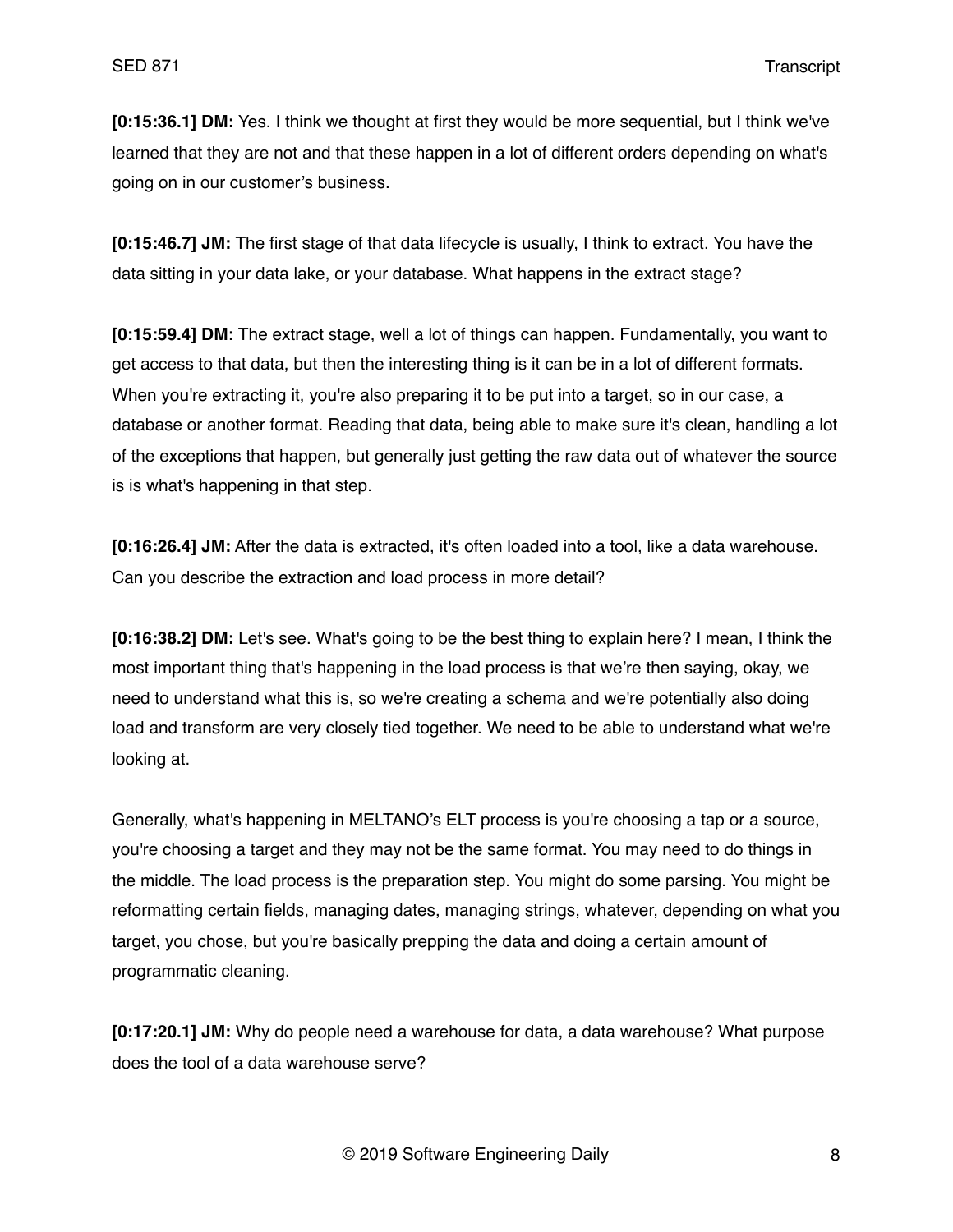**[0:17:27.2] DM:** I don't know about you, but I've definitely taken down my production database with complex queries before. The warehouse has a lot of values. One is just segmenting the data away from the production environment and maybe also, only taking a subset of that data. We talk about big data, and I think the truth is tools are very powerful now. We could probably pull down a lot of raw data, but we don't need to, and so performance is a really big piece.

The last is making it understandable. A lot of times in the warehouse, you will do things like defining what things mean, maybe you have a data dictionary. This is the place where we begin to say this is not data that's just meant for a machine to look at. This is now data meant for humans. The warehouse begins to make that understandable. In the past, people might have called the reporting database. Basically, it's just separating it away from the raw production environment.

**[0:18:15.0] JM:** Can you give an example, or two of operations that people might perform on a data warehouse and how it might serve a real-world purpose?

**[0:18:24.8] DM:** Sure. Let's just imagine that you're pulling in all your website data from Google Analytics and you're also pulling in all of your purchase data from Stripe. I'm just use a simple example. You've got some e-commerce site. The data warehouse is a good place to mash up that data in a very simple way, in terms of if you have unique identifiers, if you have duplicate data, if you have things in weird – I'm using simple examples, but you could have some much more complex formats. This would be the place where you would begin to rationalize how that data could work together.

It's still fairly raw. You're looking at it maybe for the first time. A lot of people don't necessarily run MySQL on their computer and look at the actual production database. This is often the first place you're seeing it. This is also where you might do things, like mapping, renaming tables, renaming columns, starting to make things make sense to a human being. I mean, that's a lot of the preparation process. Some of that is done programmatically, or can be done programmatically. Often, it's done by human beings who are trying to prepare that data to be consumed by other people down the chain.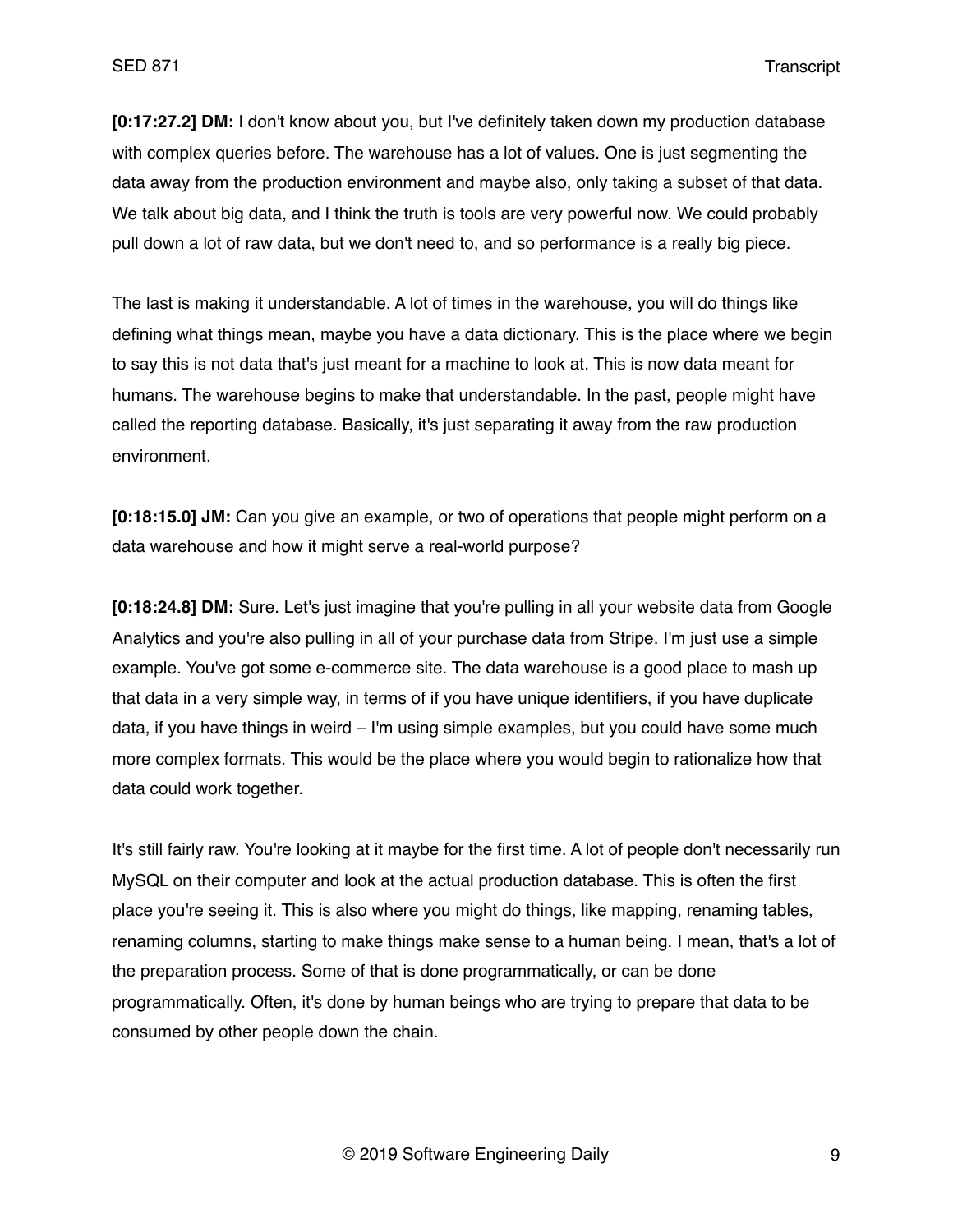The reason you might do this is I just listed two data sources, but you could easily have thousands and you need some sandbox to work with to do that. Generally, you're not merging these things together into production. You may not even be able to join these tables in a production environment. This is the first place where you can do that.

**[0:19:44.0] JM:** I think we've covered extract and load pretty well at this point. What about transform? Can you reiterate what happens during a transform? What is a transform?

**[0:19:53.8] DM:** Transform is the final step to getting the data into a usable format. You might say, "Hey, I've got this Stripe data. I've got this Google Analytics data, but I want to put this into a PostgreSQL database, or a MySQL database, or I want to put it into some proprietary third-party warehouse with some format requirements." That's the point we have to meet those requirements, often in order for it to be consumed by some other tool that's not inside MELTANO potentially. That's where you would need to actually do things to the schema, or do things to the data itself to make it conform to those standards.

Most of those things can be done without having to have human intervention. Fundamentally at the end, a successful transform is going to allow you to consume the data in the format that you intended.

## [SPONSOR MESSAGE]

**[0:20:44.9] JM:** This episode of Software Engineering Daily is sponsored by Datadog. Datadog integrates seamlessly with container technologies, like Docker and Kubernetes, so you can monitor your entire container cluster in real-time.

See across all of your servers, containers, apps and services in one place with powerful visualizations, sophisticated alerting, distributed tracing and APM. Now, Datadog has application performance monitoring for Java. Start monitoring your microservices today with a free trial. As a bonus, Datadog will send you a free t-shirt. You can get both of those by going to softwareengineeringdaily.com/datadog. That's softwareengineeringdaily.com/datadog. Thank you, Datadog.

#### [INTERVIEW CONTINUED]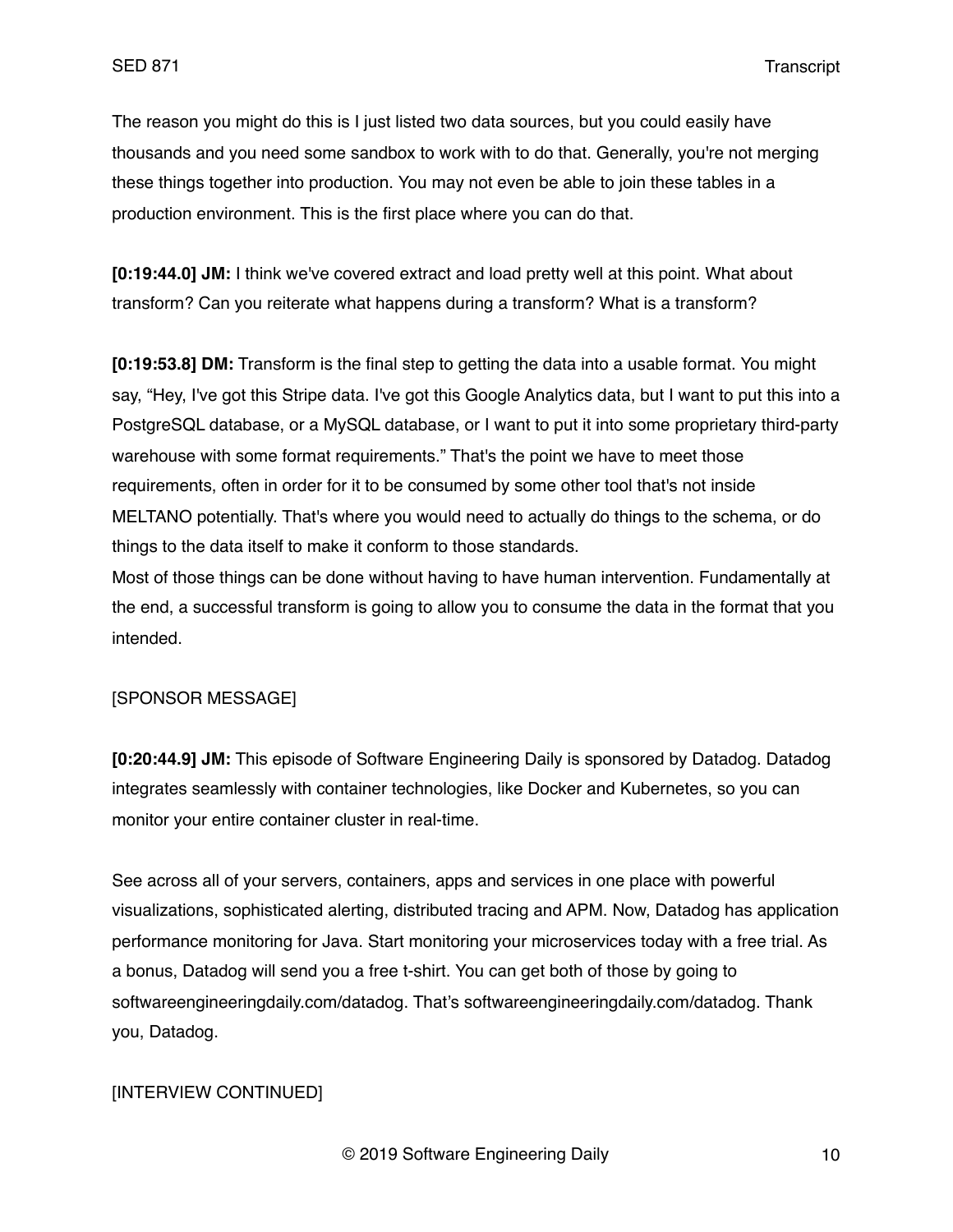**[0:21:40.1] JM:** We can use data that's in the data warehouse to build dashboards and predictive models and do analysis. This would be the M and the A of MELTANO, the model and the analysis of the MELTANO acronym. What are people doing during the model and analyze phases?

**[0:22:03.8] DM:** Before we jump to that, I guess one thing I want to point out is MELTANO doesn't warehouse data. Since MELTANO is self-hosted, people are hosting their own data. I always found this very elegant. At first I was very skeptical, by the way, of MELTANO being selfhosted. It's very elegant, because MELTANO itself doesn't have to touch any PII, or touch your data, or really see your data. What's happening at the next step in the process is generally you say you want to have some insight. Let's use our Google Analytics + Stripe example again. Maybe we want to say, what is the relationship between visitors to your purchase page and revenue?

You want to get maybe average purchase value, or average value of a page view. Well, none of that data lives in just one place or the other, so you would probably build some nice little histogram saying, over the last few months, the average visitor to your purchase page, their value went from a \$1 to \$10, because your conversion rate went up. You want to see the relationship between data that was in these two different disparate sets.

The analyze step could be just outputting a bunch of results, but often it's also creating some visual. Most common use case for this in past lives was this is what I'm going to use to make a slide, or this is what I'm going to use to make a case for a change, or I'm going to send this table of data to some business person and be like, "Hey, I have support for something I want to do in the company."

The analyze step is really the step where we're trying to tell a story with the data and we're trying to do it in a way that we could actually go back and recreate the analysis if we had to, so that we can support our decision-making with facts, that's what's happening there.

**[0:23:40.3] JM:** What you described about MELTANO, not actually including a data warehouse, I mean, we've glossed around the edges of what exactly MELTANO is. I think it's a sequence of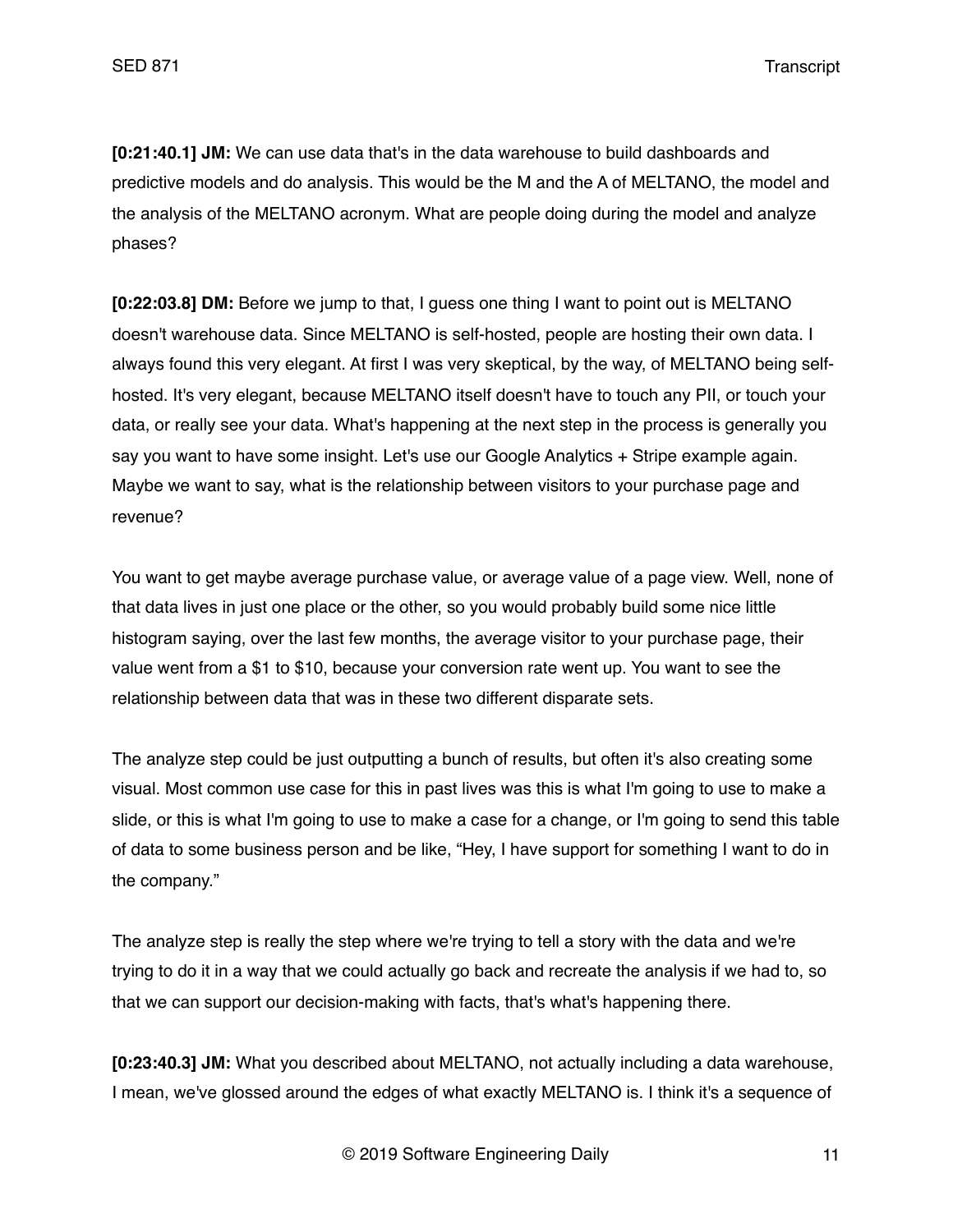tools. It's a set of tools that help you frame your data engineering workflow more effectively. People might already have a database, a data lake, a data warehouse.

They might have some other things, but they aren't exactly sure of how to get the data from one place to another, how to eventually get it into dashboards. Could you just take a step back and give us the lay of the land for the things that MELTANO does not include, that it might sit over within a company that already has some software obviously?

**[0:24:30.3] DM:** Yeah, absolutely. It's a great question. The taps and the targets we've built, so the things that pull the data in and transform it are both from Singer, which is open source. For transforms, we're using DBT. If you're already using DBT, then you will be getting that bundled inside MELTANO, or you could use your own.

For notebook, we use Jupyter Notebooks. For orchestration, we're using Apache Airflow. The only two things MELTANO is offering that is MELTANO-unique right now are the way we're doing modeling of the data set. We have our own M50 file structure that you're using to describe the data model. Then our UI, which is a very, very basic, I would say fairly ugly, but functional dashboard.

Down the road, I think both of those, we'd like to replace them with the best-in-class open source. I think we haven't really decided what we think that is yet. For now, what we'll do is we're just making those as bare-bones as possible. Our goal is to not do anything proprietary that is going deep. We're much more focused on how we can be stitching things together at the thin flat platform layer.

If we can't find anything, I'd be shocked first of all. If we can, then of course, we could go and we could go deep in one of those areas. The reality is each one of these steps, there's multibilliondollar product companies builds in each one. To think we're going to build a better dashboarding solution and someone who's spending all their time and resources on that is probably not realistic. That's how we divided things up today.

**[0:25:59.4] JM:** Coming back to the acronym. The N in MELTANO stands for Notebook. That is Jupyter Notebook. Describe what the purpose of a Jupyter Notebook is.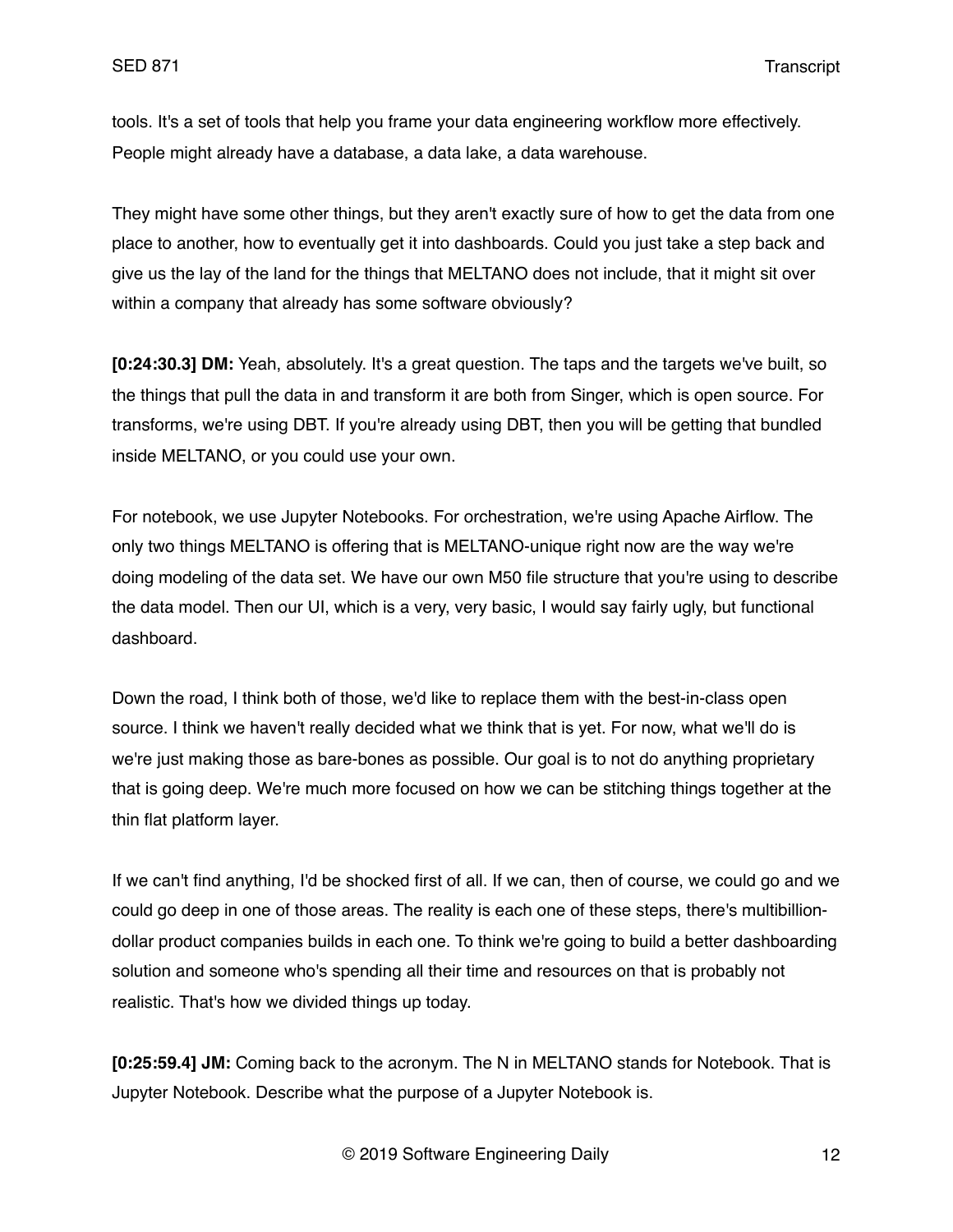**[0:26:13.4] DM:** The Jupyter Notebooks are really powerful for doing analysis, if you understand how to write Python, or even if you just have very, very simple querying skills, there's lots of great copy-pasting you can do. Jupyter Notebooks are shareable, you can check them in and out with git, which is also really great. They're going to let you do much more sophisticated analysis than what our UI can provide.

If you are at all technical, you're going to immediately see MELTANO's analysis UI and say, "Okay, that's great for some pretty basic tables, but I need to do something much more complicated." Jupyter Notebooks makes a database connection to MELTANO. We provide it embedded as part of MELTANO, but you can also just use the database connection criteria we give you and go use it separately.

Also awesome, because you can run it locally under on your laptop and take it with you for analysis. You don't have to be connected to the internet. Very powerful tool and pretty much what most data analysts want to be using. If we didn't have this, I just don't think we would really be able to serve our core customer, because it's still the preferred way to do analysis.

**[0:27:16.3] JM:** Jupyter Notebook was not always the preferred way to do analysis. It seems to have really caught on in the last couple years. Why did it catch on and why did it take a while?

**[0:27:29.2] DM:** Oh, to me – we care so other people say, but I think it's this great prosumer product. It's powerful. It's really powerful, the same way that Excel can be very powerful, very simple depending on how far you want to go. The barrier to entry to using it has dropped a lot, I think in the past few years. I mean, I think people who never expected to write code and thought they would be analysts, but in a more Excel-driven world, are finding themselves using Jupyter very successfully. I think that's just a huge part of – it's also gotten better, it's got more connectors. They've been really fantastic with rolling out new features.

I think it's the right balance of useable and powerful and globally accessible, so it's not super proprietary. People are using it in all sorts of different environments. I just think they've struck a really beautiful balance.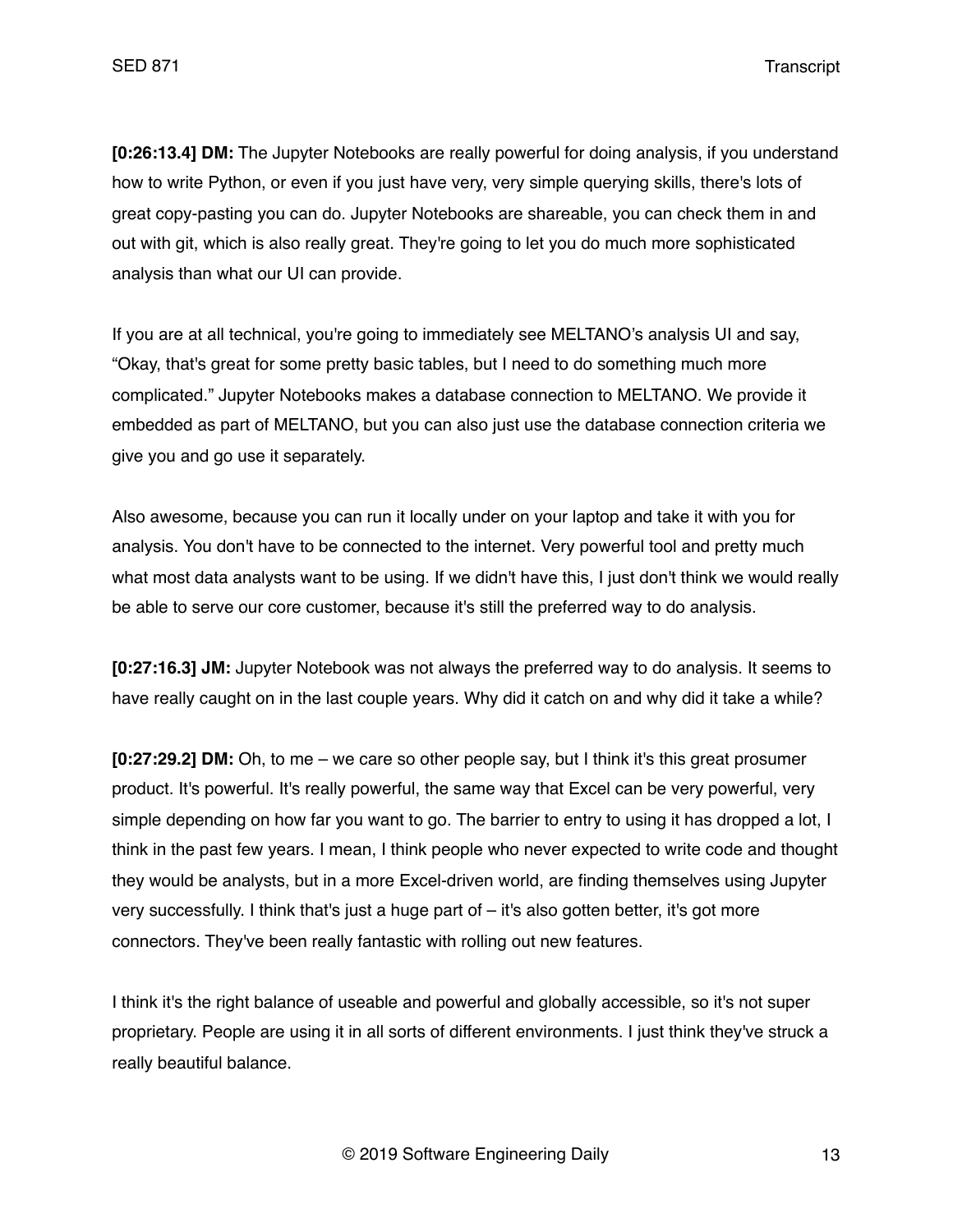**[0:28:16.5] JM:** The overall workflow of these different tools that we're discussing, things like the notebook, the Singer, DBT, all of this stuff is managed by an orchestrator, and you use Airflow as the orchestrator. Explain what the role of an orchestrator is.

**[0:28:37.9] DM:** Yes. By default, the orchestrator is not turned on. The simplest verbs use is just to think, "Okay, now I've got my pipeline working. I want to schedule it. I want it to run regularly every day, every hour, I want it to kickoff reports or business processes."

The orchestrator is automating the process of stepping through the pipeline. It's also handling exceptions. You may have situations where one of your data sources produces corrupted data, or where there's not a target available, because maybe you haven't spun up an instance for your PostgreSQL DB, I don't know. There's million possible things that could go wrong.

We need to know what to do in the case that things don't go as planned. The orchestrator allows you to define all these different catches for what that could look like. A simple pipeline, you might be thinking, "Well, you just run it every day and get an exception report." As people start to have hundreds of different data sources, kicking off dozens of different processes, you can imagine that that stack trace of what's going on begins to become really complicated. Apache Airflow is really built to handle that.

I would say most users right now, Airflow is maybe one of the harder things to adopt for them and I think there's some really interesting companies out there trying to abstract it a bit. We provide a really simple schedule verb, just to warm people up to the idea of orchestration, but for our most sophisticated customers, again, this is just something probably aren't using, and so they expect it to work this way, or they would expect a tool like this to be involved. We just bundle all these things together, so you get them all out of the box.

**[0:30:07.2] JM:** When a company would – if a company was to adopt MELTANO and they've again, they've already got their database and/or data lake, they've got some data warehouse, maybe they're using Redshift or Snowflake, how do you – in an ideal world, how would their lives change after they started using MELTANO?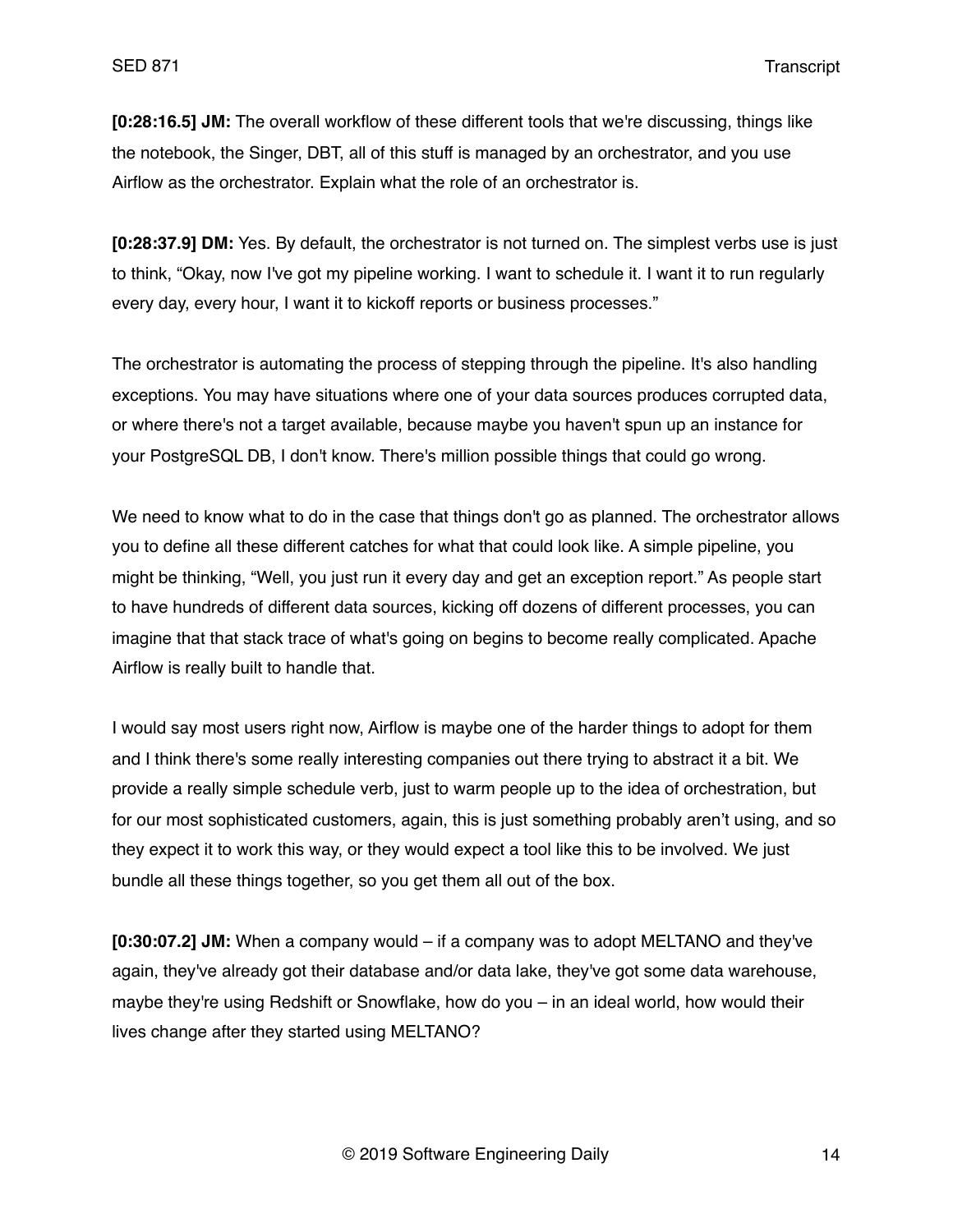**[0:30:30.9] DM:** Well, I think big one is just they could try more things with their data. If they do have this data warehouse and they have a lot of things they've been wanting to explore from an analysis perspective, the adoption time would become much lower. Any target or tap we support would then be available to them. If maybe before they were limited by okay, we've got Redshift and Snowflake and that's all we know how to work with them, maybe they don't have a full-time engineer to build the connectors that they want. Whatever we have available is going to open those doors for them, which is a great argument for us building a really good community of people constantly creating more value.

The other piece is it's going to do some amount of the decision-making for them. I mean, you certainly can use whatever you want with MELTANO, but we do believe that we've chosen some of the best tools. As we grow and as we get bigger, we hope we can guide people down a path of least resistance to getting value, rather than spending a lot of time stitching this stuff together and choosing which tools and which steps.

In the beginning, when you really just need to get a business answer to someone, or you want to change, make an impact in some way, the time to value should be a lot shorter; that's the fundamental thing that should change, whether it's in the individual steps, or just in terms of kicking out something that's either an automated business process, or a dashboard at the end.

**[0:31:44.5] JM:** I think I'm starting to see the outline of the problems that you're solving here, because you think of a prototypical company where they've got this operational database. Again, maybe they've got a data lake where they're throwing their logs, but they've also got Google Analytics, which is sitting in Google. They've got Stripe data. Maybe that's how they're handling all their e-commerce purchases. That data is lying there waiting to be used, but it's not an accessible form. It hasn't been ported into the data warehouse.

You're solving that problem in a modular fashion, such that the numerous other analytics tools, or numerous other APIs and analytics tools and platforms that are gathering your data somewhat passively are now accessible.

**[0:32:38.6] DM:** Exactly. You don't want to have to learn how to use each API, because there are so many. Each API is a data source. Google Analytics has an API, for example, but it's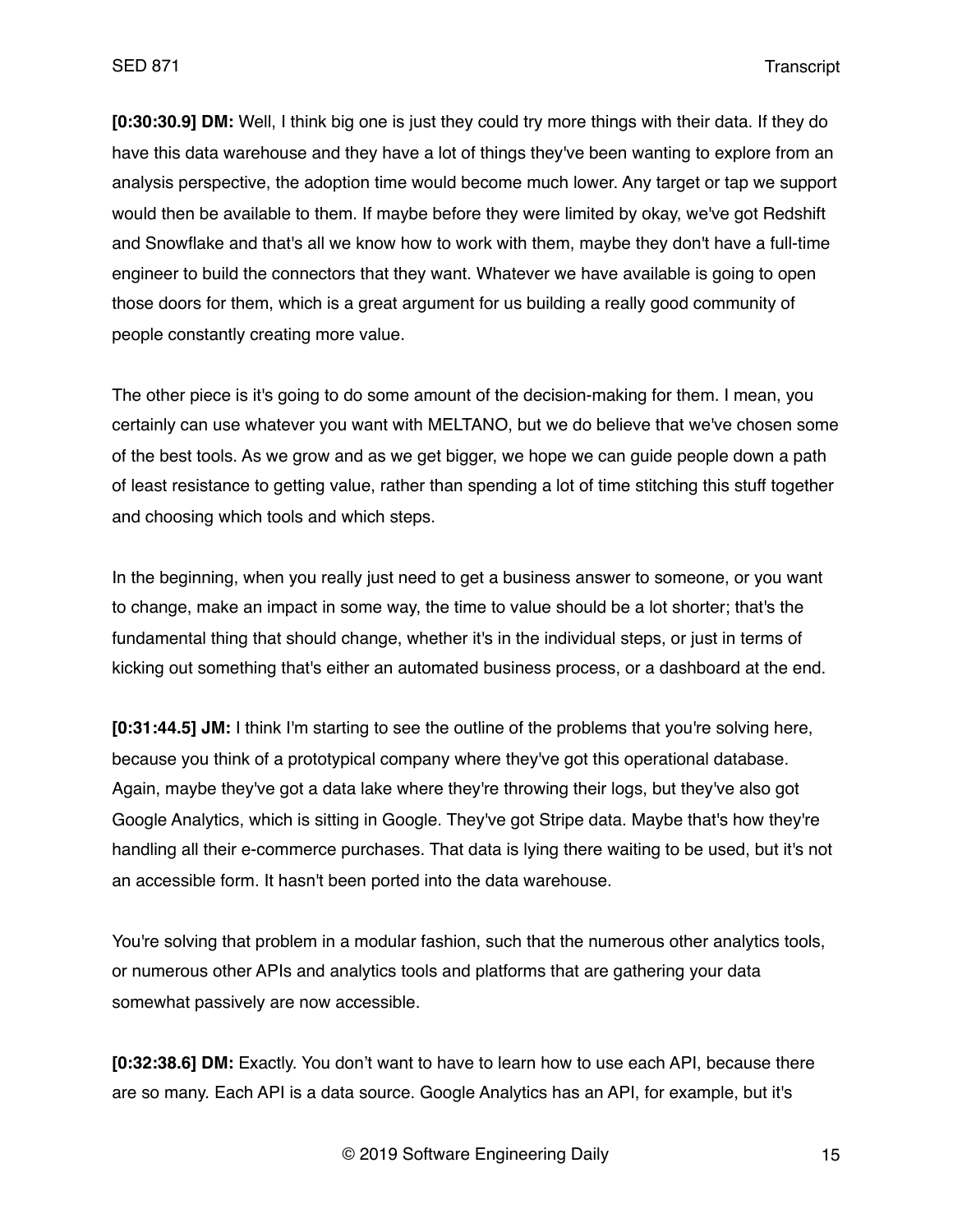probably not actually worthwhile to become an expert on 50 different APIs. It's just not worth the time it would take for your team to do that. Instead you're just saying, "Okay, cool. This is people who have this stuff over here. You've adopted these SaaS tools."

I think another piece by the way is with the proliferation of SaaS, you've also got a ton more places where data is living. Then you've got your engineers who have access to like you said, your logs and your more production data and a lot of them more nuts and bolts. Yeah, so it's just really division of labor and making it so MELTANO can carry some of that burden.

**[0:33:19.4] JM:** If I wanted to integrate my Google Analytics data, is there just a config file within MELTANO that I fill out?

**[0:33:27.6] DM:** Correct. Yes. You'd be giving us some of your connection information and then we would be connecting to the API on your behalf and pulling out your data.

**[0:33:35.2] JM:** Out of the MELTANO, again you have these defaults, these swappable defaults in each letter of the acronym. What have you had to build yourself and what parts are you taking off-the-shelf? Maybe we could just walk through the acronym at this point.

**[0:33:53.4] DM:** Sure. In fact, there's a great little table on the front page of our website that I'm looking at now to help myself talk you through this. You may want to look at as well, but yeah. In the MELTANO step for Model, we've built our own file-defining model standard. It's called an M50 file. We're actually exploring, by the way, kicked off after the Looker acquisition other possibilities here in terms of a more open model standard. Right now, this is something we're building ourselves in the M step.

For Extract and Load, we're using Singers, taps and targets. That's been working great for us, and so we just continuously are hoarding, or integrating what's already there that will come to some point where we're either going to need to build a lot more taps and contribute them to Singer or start to build our own, since there's only so many.

For transform, we're using DBT. The Analyze step is MELTANO's UI. As I mentioned, this is a very basic UI today. We're not really trying to be the next Tableau. We're not trying to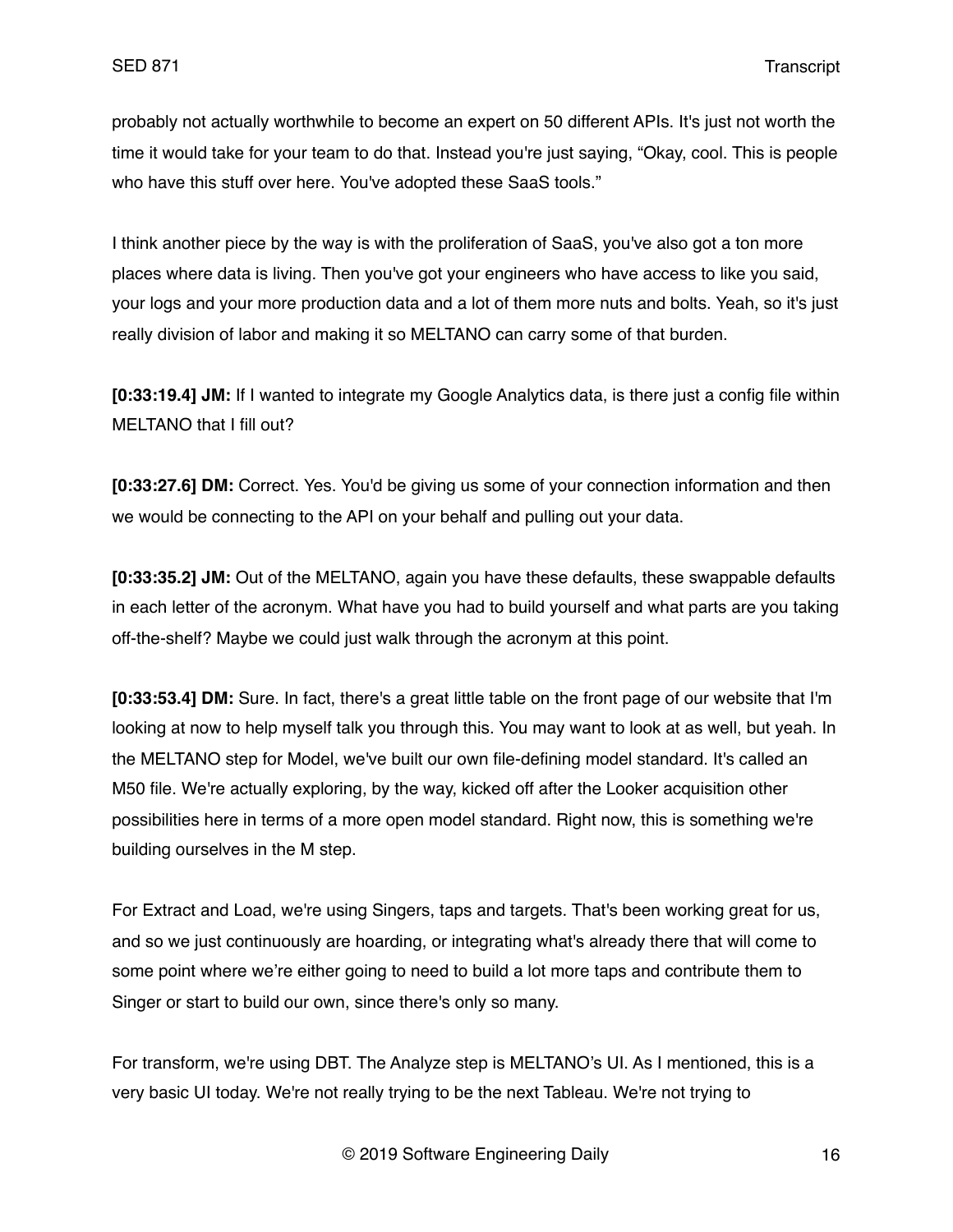necessarily do all those incredible visuals. We'd love to integrate really awesome open source alternative down the road. The Notebooks, using Jupyter. Orchestrate, we're using Apache Airflow.

**[0:35:04.7] JM:** What you mentioned about the – not necessarily I have the best – I mean, when I interviewed Cid about just GitLab itself, what's so interesting about this pattern that is being applied in MELTANO and also in GitLab, just the idea that let's just – let's build what we can, take what we can get off the shelf that's open source. It doesn't have to be perfect. Perfect is the enemy of the good. You just get something working, because that's so much better than cobbling together the things that maybe best-in-class, but are ultimately going to have a bunch of integration issues.

**[0:35:41.6] DM:** Yeah. I mean, I think you have to be humble about how hard these problems are. We want a working end-to-end solution. That's the most important thing every day. The question is are we making that end-to-end solution faster and easier for users? Each one of these steps is so interesting and could be the source of 10 years of work. There's huge businesses as I mentioned built in each of these spaces. It's tempting.

There's so many interesting technology problems, design problems, so it requires a little bit of discipline on the part of our team. We actually catch ourselves all the time going deeper than we should when we need to be going broad.

It's not that we shouldn't make things good, it's just you don't want to sacrifice the end-to-end value to make something pretty, or to add a feature that maybe a very small number of users are going to need. Or if they do need it, they should probably go with a proprietary solution.

**[0:36:33.1] JM:** Coming back to the acronym, with the M of Model, you use MELTANO model, right? For that phase?

**[0:36:41.3] DM:** Yes.

**[0:36:42.4] JM:** Could you refresh what happens, what is – describe what the Model step is and explain what MELTANO Model is.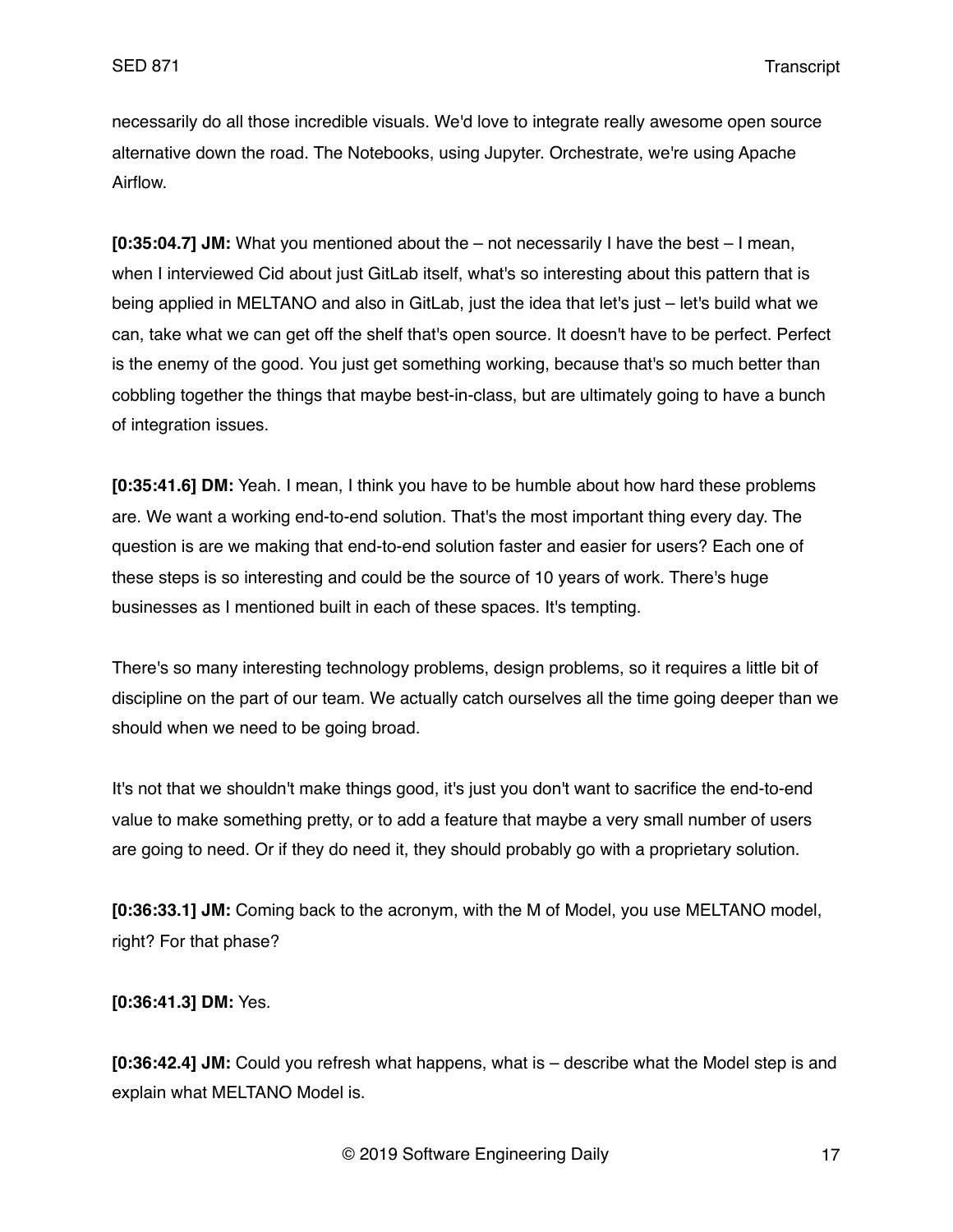**[0:36:49.5] DM:** The Model step is about creating reusable business logic. This is where you're defining the relationship between different pieces of data, or even just what they mean. This is after you've transformed your data and you have it in the format that you want, you start to need to put it into a table with headers, or a chart with it's a graph and it's got labels.

The headers and the labels while they are decorative, they're also really important because if you're looking at the data for the first time, or giving this off to somebody else, say you're the engineer and I'm the analyst. If you hand this off to me and it's not clear what's going on, I have to go parse the business logic. It's like what I was saying with learning each new API. Each one has a bunch of data in it. If you've used Stripe a whole bunch, you might be able to figure out what some of the fields are, but a lot of it is pretty esoteric.

The model is where you are turning this into something shareable and reusable. You're also defining possibly fundamental things, like what is revenue, or what is recurring revenue, or what is a contract value? You're also defining what the exception cases could be. That's really powerful as well, because you can control that. You can imagine checking that in and saying we're at the high level describing what the business means, what its dictionary looks like. Then everybody else who's also using that version of that instance of MELTANO has to conform to those models.

In big data teams, it's often a hierarchy, right? There's the senior people who are working with the data and defining at the core, what are we trying to achieve, whether it's a dashboard of KPIs, or going to produce an S1, or whatever that is. Then within those business rules, you've got many other analysts doing work. The modeling stuff is crucial for making sure we're all speaking the same language in the same company.

**[0:38:32.3] JM:** A model is a uniform object format that throughout different areas of the company we can agree on what is the shape of a certain object, what are the fields that it might have, so that different areas of the company can have a relatively consistent view of the data.

**[0:38:51.7] DM:** Exactly. You said it beautifully.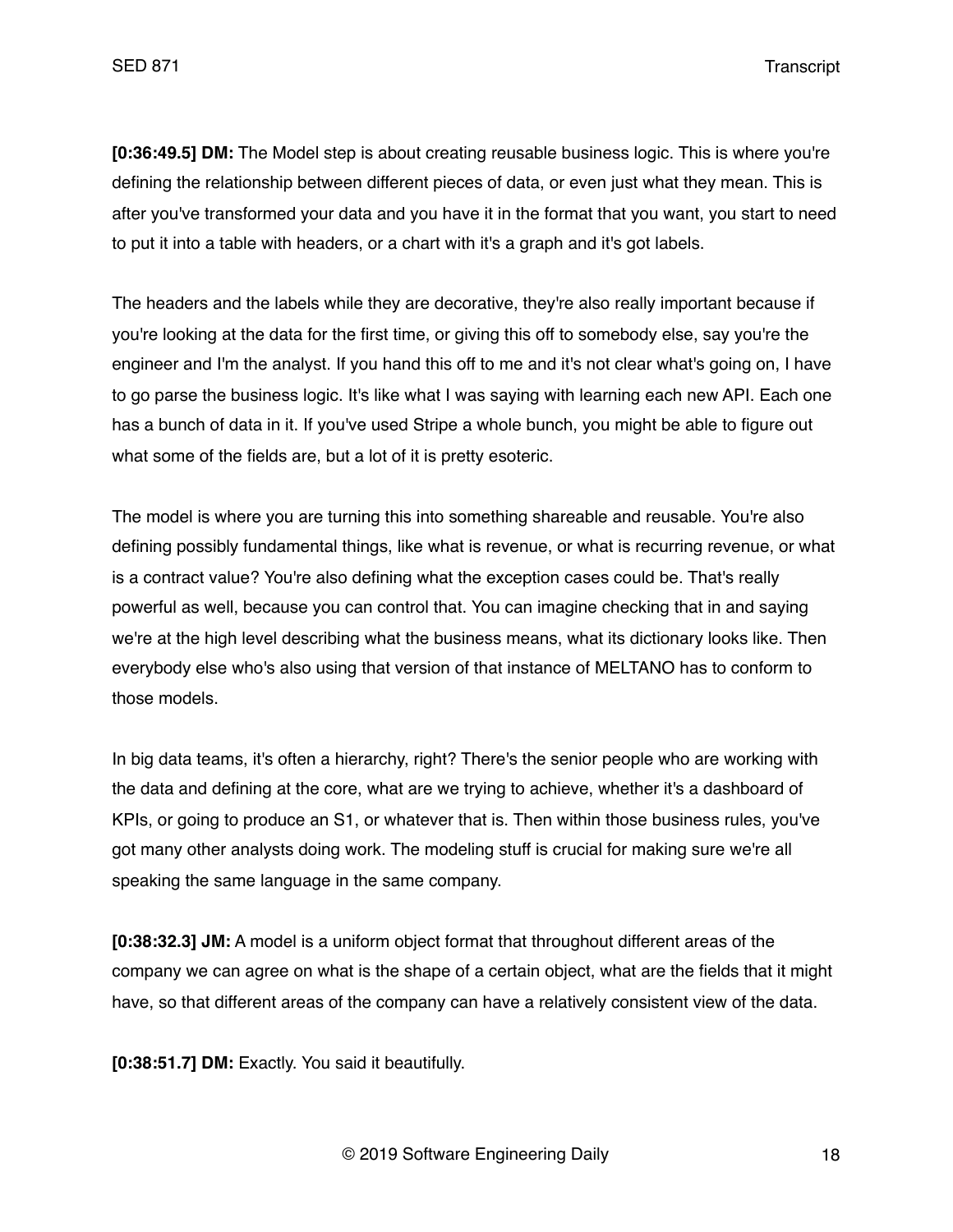**[0:38:53.8] JM:** Okay. What about MELTANO model. Why was there not something off the shelf for doing – or what did people use off-the-shelf, or what are the alternatives to MELTANO model?

**[0:39:04.6] DM:** I don't think I have a great answer for you here. I mean, there definitely is – Looker has LookML, there's open model sphere. We list these on our site and also Matillion. I think this is one area. The places where we – MELTANO model and MELTANO UI were probably the places where I would say they are the most dispersed. There's so many different ways people are solving this problem today.

I mean, this is probably in my opinion one of the best reasons that Looker got acquired is because creating a way of thinking about this that businesspeople can understand is really powerful. I think that this is somewhere where we would like to continue the conversation now saying like, "Great, that's proprietary and that's awesome for the people who use Looker," but what about just the broader world? I don't think there is a great solution.

We actually blogged a couple weeks ago on the MELTANO blog about a project that we've kicked off. I'm blanking on. There's a small company that had just tried to launch something very similar in the open source space. We'll make sure to drop their name, because we really were grateful that they reached out to us, but it's a company called Rakam, R-A-K-A-M.io. We started collaborating with them to define an open source alternative to LookML, which could be the replacement for MELTANO model at some point.

I think that what we're doing today is fine, but it's not necessarily going to be the best final solution for our customers. It's still a little limited in terms of what you can do in a file structure. There's may be other ways to approach it that could be more powerful. I'd say we're still very early in exploring what we want to do here.

**[0:40:32.7] JM:** There is a project called Singer that you use for, I think it's the extract stage?

**[0:40:40.5] DM:** Yes, and the transform stage as well.

**[0:40:43.2] JM:** The transform. I had not heard of Singer. What is Singer?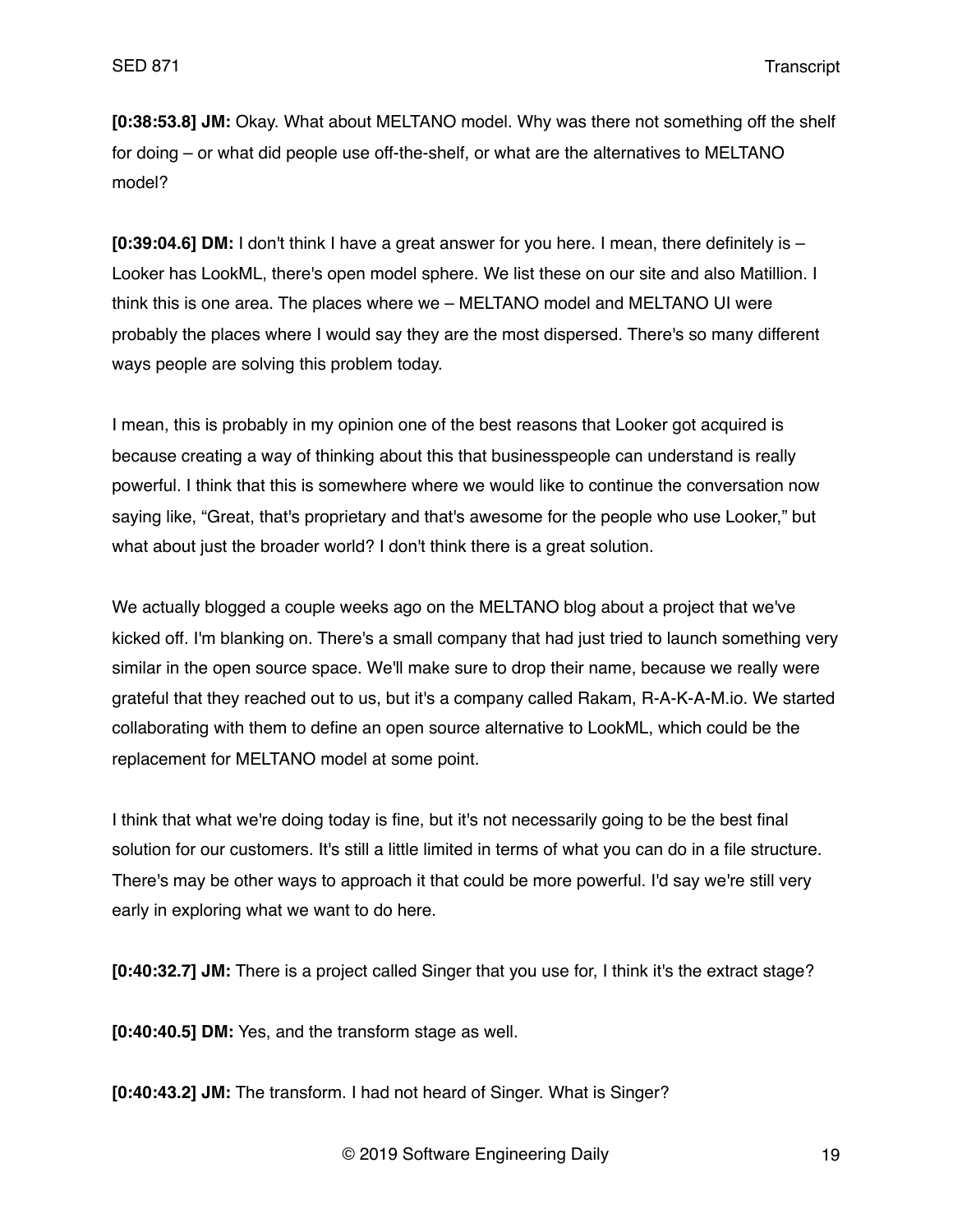**[0:40:47.0] DM:** Singer it's an ETL company. They have both proprietary and open source solutions. We work with their open source taps and targets and they were actually – I want to say they were recently – were they acquired? They're sponsored by Stitch, so they're actually an open source project. Stitch is providing a much bigger offering now. I think they're acquired by – who is it? Talend, I think.

They're trying to begin to offer an end-to-end pipeline solution as well, but the Singer open source project is a subset of what they do. We contribute back to their community. I think Stitch probably uses that data as well, those contributions as well.

**[0:41:29.1] JM:** The Singer taps, what do they do in more detail?

**[0:41:33.2] DM:** These are the extractors that pull the data from the APIs and define what fields we're going to be pulling and how to format them.

**[0:41:41.4] JM:** Does the Singer ecosystem have these tools for if you want Google Analytics data, or you want Stripe data, is that something you can take off the shelf?

**[0:41:52.7] DM:** You could potentially take them off the shelf. The challenge is that they're not integrated into anything. You can take the tap, but then where are you putting the data? You can write it to a JSON formatted file, but then the question would just be where are you going to put that into? For the people who can write code, this is great. For the people who either don't want to maintain code or can't write it at all, then there's just this questionable, it's great, I've extracted this data, but now what?

**[0:42:20.2] JM:** Yeah. What is DBT?

**[0:42:23.3] DM:** Let's talk about DBT. We're using DBT for our transform. I guess, that's the simplest way to explain it. It's a way of defining what format you want the data. We talked about the ELT process. At the end, what we want is we want the data to be in a format that we can use. DBT is an open source community that builds a bunch of different tools for data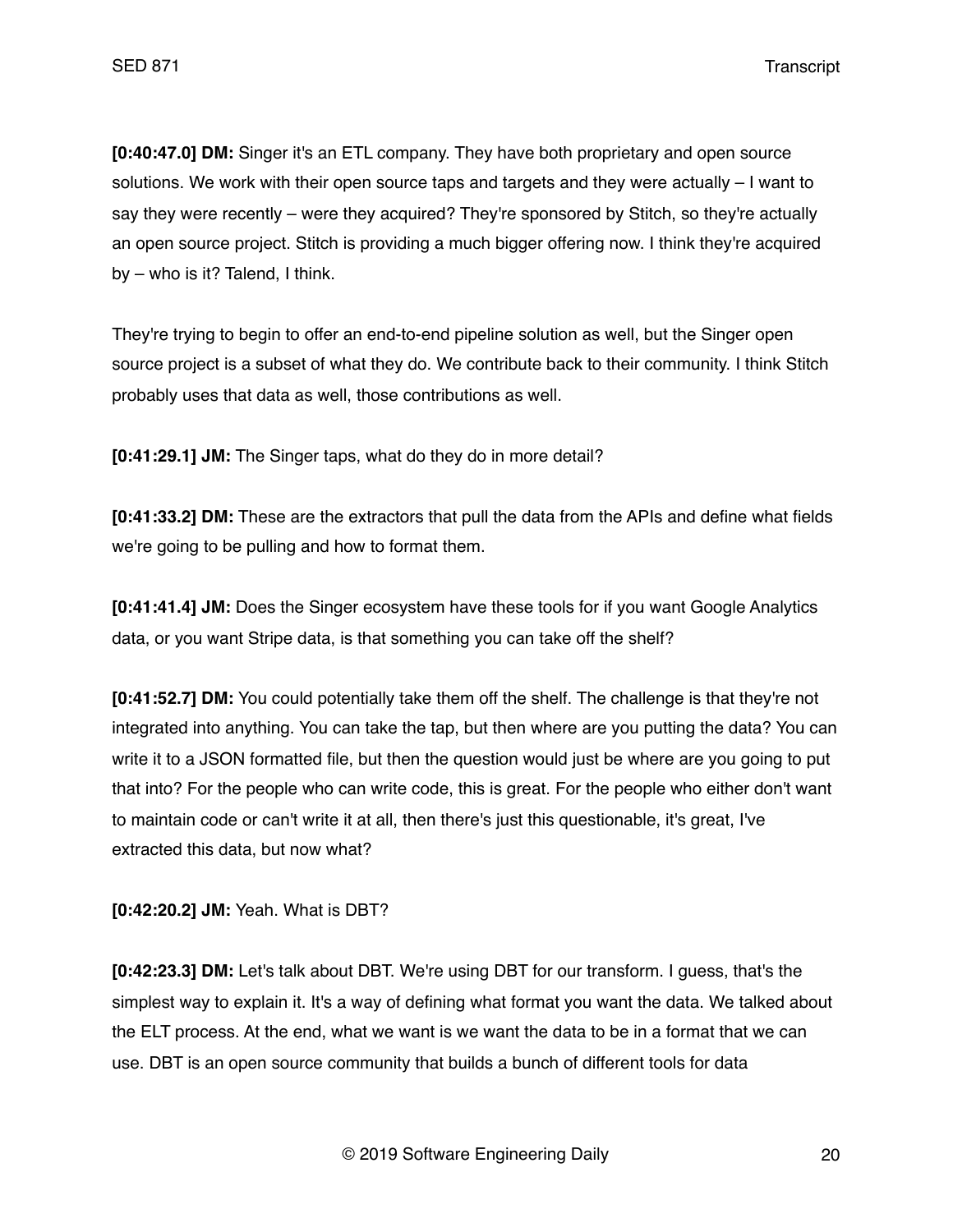transformation. As you can imagine, all this different raw data, you could have a lot of different things going on, you could have different data warehouses, you could have different exceptions.

We talked a little bit earlier about why would you have a warehouse? It's letting you skip that step, in the sense of creating a virtual warehouse where you hold all that data, you produce what would be the equivalent of a warehouse and you can use really whatever format you want and then you produce the transformation. Rather than staying in a warehouse state, you're actually getting the final result, the final transform data.

When you're using MELTANO, you're not necessarily spinning up a huge third-party warehouse in the load step, but you're virtually doing the same thing, and we use their technology to complete that.

**[0:43:35.2] JM:** You could use MELTANO without a data warehouse?

**[0:43:37.8] DM:** You could. Yes.

**[0:43:38.8] JM:** I see.

**[0:43:39.4] DM:** That's why it's so great, because it saves you a bunch of money. I don't necessarily know that you need one in a lot of cases.

**[0:43:44.1] JM:** Right. This is pretty interesting, because yeah, there's probably a lot of companies – I mean, what do you think – what's the threshold? Maybe if you have more than I don't know, some number of terabytes of data, or do you have any idea what the threshold might be where you start to need a data warehouse?

**[0:43:58.1] DM:** I don't know what the threshold would be, but I think the logic would probably be more about when you're doing a lot of things that are repeated and you just want to make sure – it probably is performance issue. At some point, it makes more sense to keep it than to spin it up every time. I don't know the answer to that question. I mean, I think it's much less expensive than it used to be, but it's another thing to maintain. Avoiding that, especially for a team that maybe is not the dedicated big data team, maybe they're just running biz ops process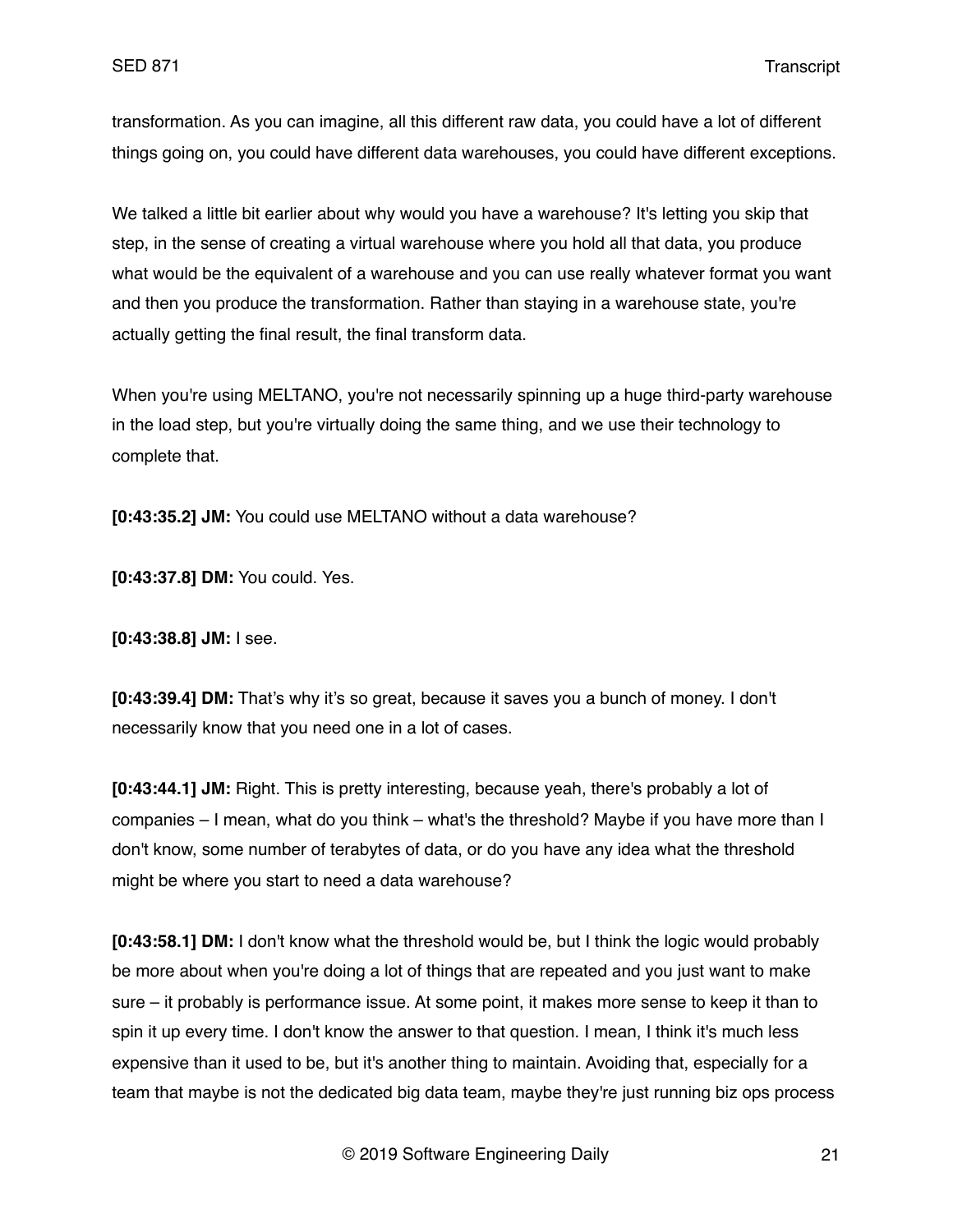on the side, they probably can't necessarily get the \$25,000 a year, or whatever they're going to need to keep that warehouse running.

I think it's very budget-driven in terms of who is the user, not necessarily how much data, if that makes sense. It's easy to get that budget if you're the normally the team that they expect to warehouse tons of data. I think it's a lot tougher when it's the FPNA team, you trying to run an experiment for three months and saying, "We want a warehouse terabytes of data. We want to spend all this money." People are like, "Well, that's just not what you guys do. Why do you need that?" Does that make sense? It's more of a user-driven thing.

**[0:45:04.0] JM:** Absolutely. Yeah, it makes complete sense. Assuming we're talking about this prototypical case of a company that's adopting MELTANO, they've got some sales and marketing data that they want to integrate with their transactional data, there's a sales and marketing team, maybe a data engineer is coming over to help them set it up, what does that adoption process look like?

Let's say I work at some potential e-commerce company right now and I'm thinking about my data engineering problems and I'm thinking, "Well, this MELTANO thing sounds pretty appealing." What am I going to have to do to get started?

**[0:45:41.9] DM:** You can get started with MELTANO pretty quickly in terms of just locally getting it up and running. We have a quick start with a Docker image. You can get going and have a really simple self-hosted instance in 10 minutes. I think the big thing that really drives adoption is figuring out what are the data sources and what are their business values. I think everyone has some data they can just hook up to, but the more interesting thing is what's the adoption process in the relationship between the data engineering and the business person they're probably partnered with?

Deploying MELTANO, the technology side is easy. Figuring out what you want to get at the end, that's the interesting and more challenging conversation. I think what often is happening is someone who can't parse the Google Analytics API or whatever, someone in marketing for example might go to engineering, or maybe they don't even go to engineering. They just go to their boss asking for resources saying, "Hey, we've got data locked up inside Marketo and Stripe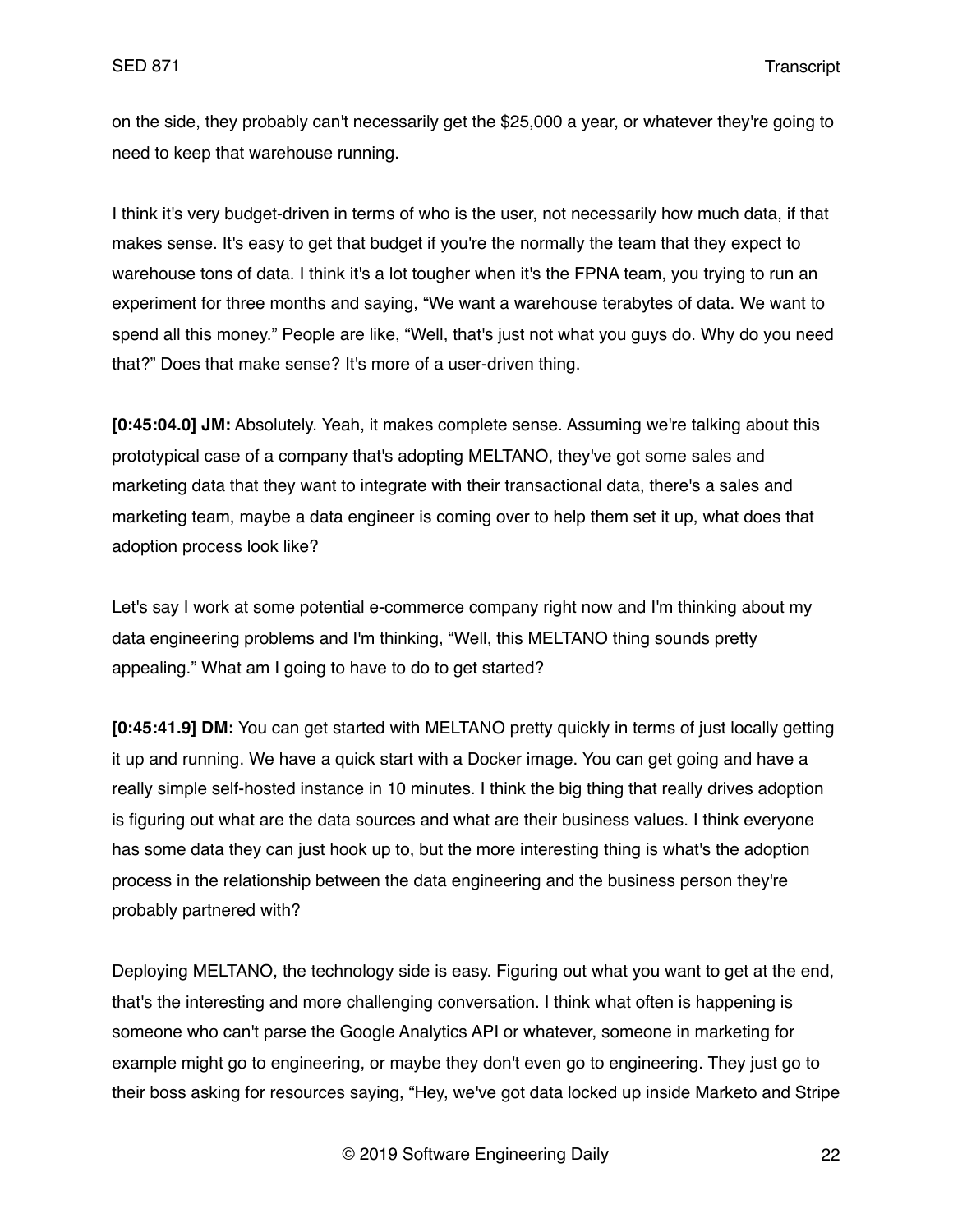and Google Analytics and 10 other things." They start messing around with Zapier, or other tools that they can use and pretty quickly, they just discover like, "Okay, this is really cool. We can do something really interesting."

We wanted to do it in a sustainable way that's using persistent data. I think that's really what actually is happening is there's this funny meeting point where MELTANO is not the first time you would have this problem and deploy something like this. It's probably just the first time you would do it in a way that then becomes a lasting tool, rather than a one-time fun experiment that was done by the marketing department with spreadsheet.

## [SPONSOR MESSAGE]

**[0:47:26.8] JM:** As a software engineer, chances are you've crossed paths with MongoDB at some point, whether you're building an app for millions of users, or just figuring out a side business.

As the most popular non-relational database MongoDB is intuitive and incredibly easy for development teams to use. Now with MongoDB Atlas, you can take advantage of MongoDB's flexible document data model as a fully automated cloud service. MongoDB Atlas handles all of the costly database operations and administration tasks that you'd rather not spend time on, like security and high availability and data recovery and monitoring and elastic scaling.

Try MongoDB Atlas today for free, by going to mongodb.com/se to learn more. Go to mongodb.com/se and you can learn more about MongoDB Atlas, as well as support Software Engineering Daily by checking out the new MongoDB Atlas serverless solution for MongoDB. That's mongodb.com/se. Thank you to MongoDB for being a sponsor.

# [INTERVIEW CONTINUED]

**[0:48:49.4] JM:** Eventually, of course this whatever prototypical company that adopts MELTANO to get their data engineering house in order, eventually they'll get sophisticated and they'll want to use things like, maybe Tensorflow, or some other machine learning tool. Is there any integration process that you've started to work on there, or is that a disjoint set of problems?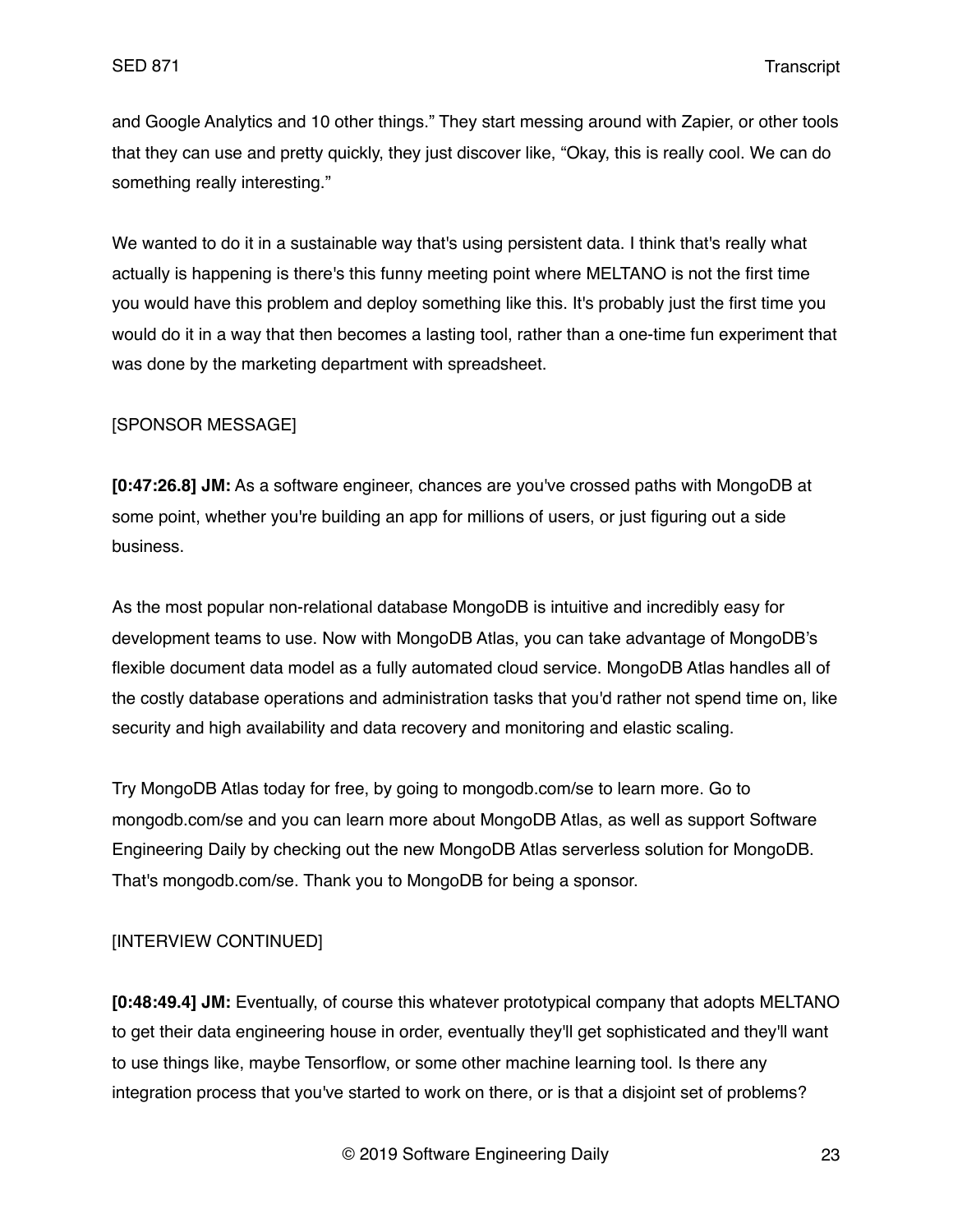**[0:49:15.7] DM:** I definitely don't think it's disjoint, but we haven't worked on it yet. I think we have so much we need to do just in terms of making sure we get this pipeline piece working really well. You certainly can take the data that is a process through MELTANO and use it in those types of workflows or with different tools. Yeah. No, not yet.

Personally just given my own background with the machine learning team in my previous company, I would be shocked if we don't head that direction eventually, but there's so many problems worth solving in this data pipeline step that I think we've got our work cut out here, probably for the next year or two. If the community organically moves that direction and there's their contributions, they're certainly welcome, but we just haven't actually heard too much about that from our users yet. We're early, so we'll see.

**[0:50:01.8] JM:** Is it a best practice to typically have data go through a data warehouse before it lands in Tensorflow? Because I could imagine you want to do a bunch of pre-processing or something before you put in a machine learning framework, or is there just not really best practices around that?

**[0:50:17.5] DM:** Well, I think there certainly are. I mean, I think if you're talking about cleaning a training data set, then yes, absolutely you would probably want to produce a clean set, just because you're trying to manage a lot of different things at once. It's nice to not have additional exceptions coming from dirty data. Yeah, I definitely could see building a data pipeline that's just doing cleaning and removing of things that are going to create issues in your experiment with MELTANO. It's definitely something you could do.

We just don't have the connector at the end. I guess, what I what you could say is you could use Airflow to kick that off. You could have orchestration, send it over to Tensorflow. We just don't really think of that as part of – Orchestration is like saying, "Okay, anything you do after this step, it's cool. You can hook up anything you want to Airflow, but was out of our hands, I guess at that point, at that hand off point."

**[0:51:07.8] JM:** Yeah. I mean, you could probably say the same for – I mean, I think the data warehouse is like Snowflake, probably has a lot of integrations to something like Tensorflow.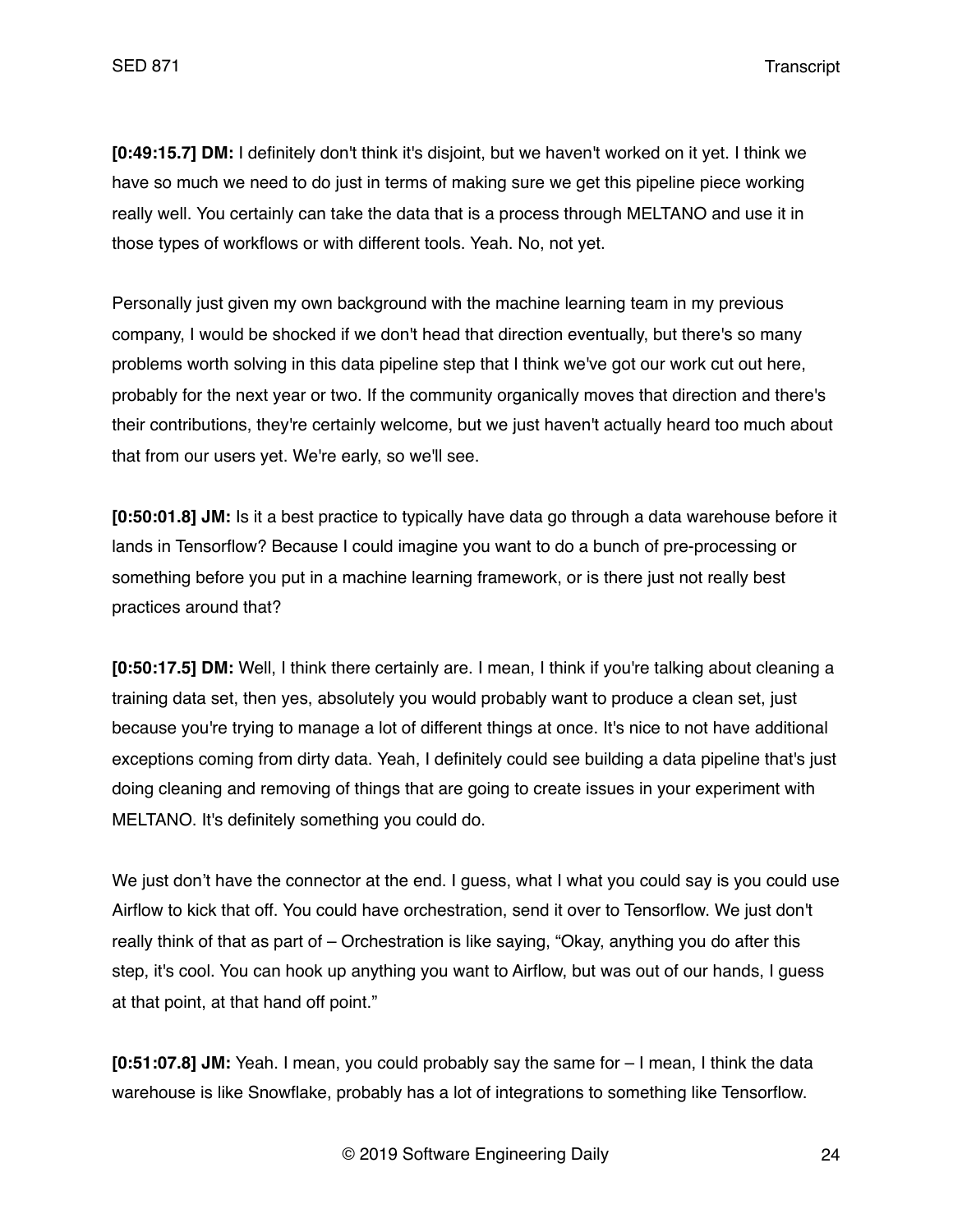Let's talk about the management in the software development process. You're the general manager of MELTANO, what does that job entail?

**[0:51:25.2] DM:** Great question. It's changing all the time. Right now, I am the engineering manager, program manager, the product manager, the marketing manager, the sales manager. I have four engineers on the team. They're all very senior and wonderfully self-managed, I would say, I'm very grateful to them. Yeah, right now right it really it just comes down to prioritizing what we need to do next. I spend a ton of time dogfooding, writing issues and talking to the community, blogging, making sure that what we're getting, what we're building gets out to the world.

I'm definitely still pretty down in the details with the team. With four people, there's only so much we can do each week. Choosing. We do a release every Monday, so choosing very carefully what we do so that there's incremental value every week is really the name of the game. I've been on the team – about four months before that, this team was led by GitLab CEO, who I think you spoke to recently. My role is really to remove that distraction from him and keep the project moving forward and remove barriers for the engineering team.

**[0:52:25.2] JM:** How was this project initially ideated? Who had the idea to just say, "Let's apply the same lessons of GitLab to data engineering."

**[0:52:36.4] DM:** Well, my understanding is it really began as an internal project at GitLab. Over a year ago, as the company began to scale they had of course all their own sets of data and dashboards they wanted to produce. I think it started out as something where it was like, "Well, let's solve this problem for ourselves." As we looked around at different tools that could have been purchased realizing like, "Oh, man. This is actually going to be very expensive to solve with other software."

Now to be fair, it turned out MELTANO was so early and GitLab is growing so fast that GitLab actually needs to use other tools right now, because we have a board to satisfy and we have a lot of internal stakeholders. I think that really indicates where MELTANO is at in our development. That is the genesis of the project. MELTANO today is probably best adopted by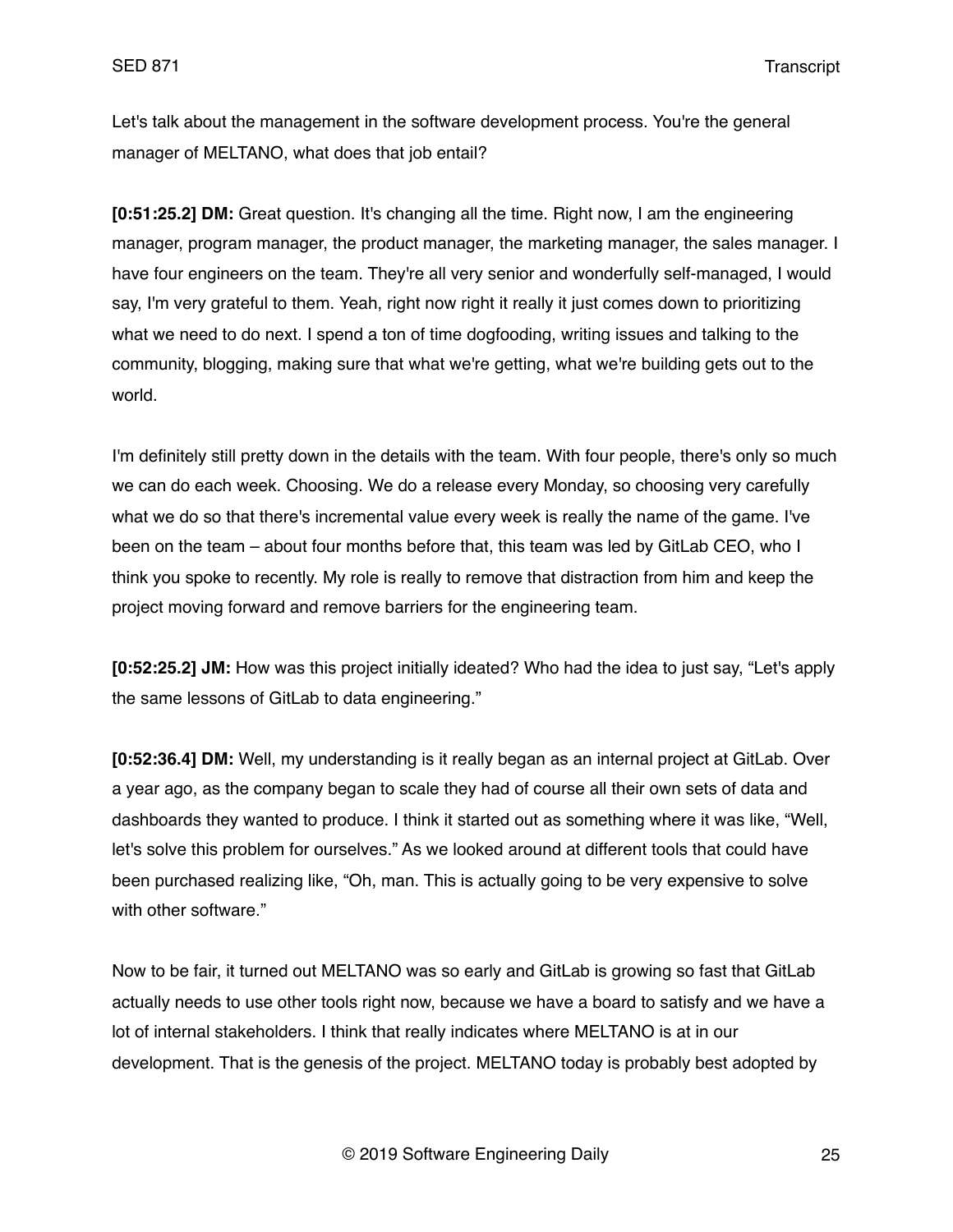slightly smaller companies that are extremely scrappy, trying to save money. GitLab is in a place where it's just growing super-fast and needs a lot more than what we've currently built.

**[0:53:32.6] JM:** Describe the division of labor among your team.

**[0:53:35.3] DM:** Well, I try to basically make it so the engineers can just write software all day, if at all possible. We have very few recurring meetings. We've got a rough road map, but truly we're trying not to lock in too far into the future. I would say I'm a janitor, in terms of I manage the milestone planning and the main meetings and spend a lot of time writing very detailed bugs and detailed dogfooding issues, so that we can fix things, add polish.

We have two engineers who focus on the frontend. We've got the engineering team layered in terms of layers of abstraction of the product. We've got an engineer who's outward-facing, marketing-facing, managing the site, the docs and a lot of the polish for the UI. We've got a friend of an engineer who truly, he's more full-stack, but I would say he's serving as our designer and he's building most of the MELTANO UI.

Then we have two backend engineers; one who's more on the data engineering side and one who's really just a full stack backend engineer. That's a lot of wiring up how we serve what originally was a command-line product. We build everything at the command line level first, serving a layer, an edge to the UI, so that we can integrate all those features. Yeah, it's a full plate for each person involved.

Then we also have, I'd say two or three more regular community contributors right now who are I would say making MRs every couple weeks, and then a few other dabblers. I'd say at any given time, the team is maybe four to six engineers in a given week. They're making merge requests against the project.

**[0:55:11.3] JM:** What's the biggest challenge you've encountered so far?

**[0:55:14.0] DM:** I mean, I think really at this point I just want to go faster. I think it's still what I was saying at the very beginning of our call, the discipline to continue to go broad when it feels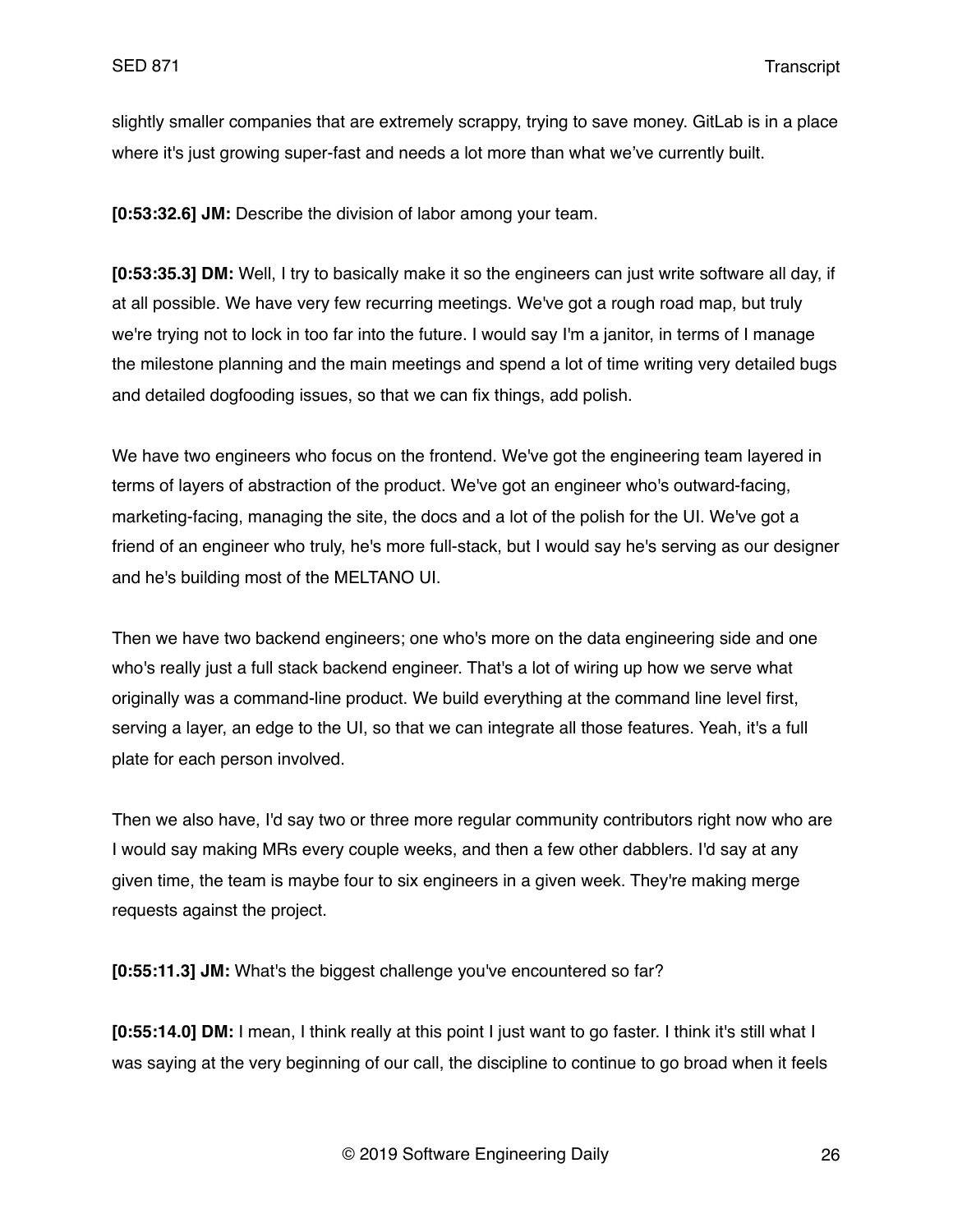sometimes you want to go and polish and go deep. I think that is not intuitive. I think it's much more satisfying to go and just craft something and hone it and make it perfect.

We are walking through each step of the MELTANO acronym as a team, touching each step, making it better and moving on and trying to make that rotation at N plus one cycle as fast as possible and it's painful. Because sometimes you just get to a step where you're like, "Oh, but this is still ugly. I don't want to move on. Or this isn't useful yet, I don't want to move on." We're finding that we ship fastest if we continue to make that progression happen over and over again.

**[0:56:01.7] JM:** Much of what we have discussed is about engineering and tooling. As you mentioned earlier, the most acute problem might be communication. How should data engineers be interacting with software developers and other members of the world, like sales and marketing teams?

**[0:56:26.2] DM:** Yeah, that's a tall order. I think this is probably going to be where the core of our marketing resides. What I'll say is you got to talk in stories, because it's got to have a payoff. A pretty dashboard with no point, just doesn't really matter at the end of the day. I think that's probably the place where people struggle. There's things that are technically really cool, but they don't add a lot of value. There's also things that are curiosities in business, but don't really drive end results. Getting good at talking in stories so the end is in mind before you embark on building these data pipelines is I think, someone everyone in that relationship is responsible for doing better.

**[0:57:03.9] JM:** What's something that you've learned about the world of data engineering that you didn't know before you started working on MELTANO?

**[0:57:10.9] DM:** I think, I thought expected certain things to be more standardized than they are. I mean, that we talked a bit about the model files. I also think the world of APIs is far less standard than I expected, the way we talk about and think about different pieces of data. I think I had lived a little bit in my previous role, I'm a CEO. I was a recipient of a beautiful analysis and beautiful dashboards. Even though I was able to go and inquiry the data myself, I just didn't really understand, I don't know, I think the idea of big data is hard to hold in your head, just what it means to – what big means. It's not just the quantity, it's also just the diversity.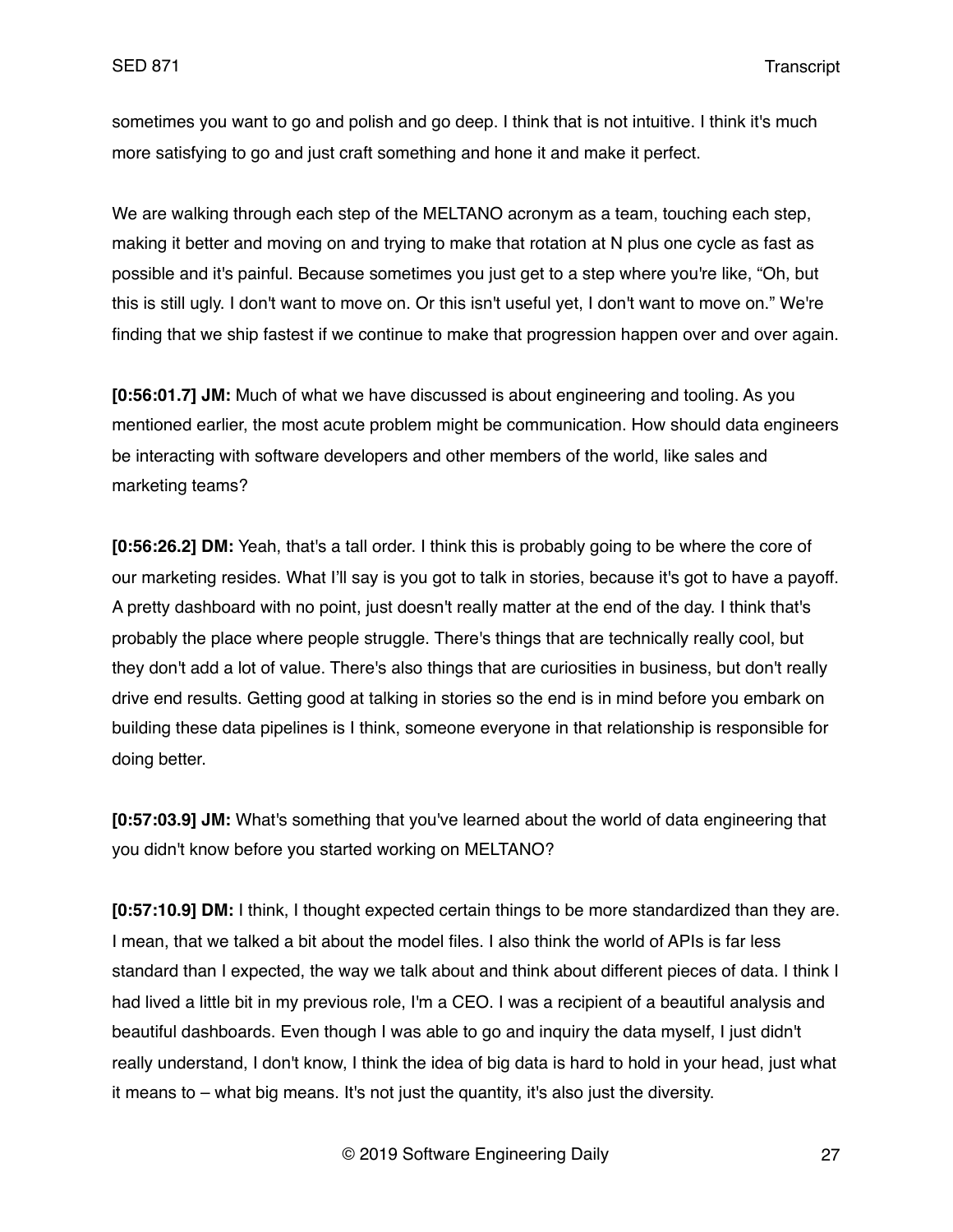As we work out all these different taps in particular, it's like building printer drivers; every single one is a little bit different. I think that adds a lot of complexity and I think it is to me, screams opportunity; opportunity to solve annoying problems that most people don't want to think about day-to-day. I just didn't really realize how fast that was.

**[0:58:09.2] JM:** Danielle, thanks for coming on Software Engineering Daily. It's been really fun talking to you.

**[0:58:12.4] DM:** Thank you.

### [END OF INTERVIEW]

**[0:58:17.1] JM:** Commercial open source software businesses build their business model around an open source software project. Software businesses built around open source software operate differently than those built around proprietary software.

The Open Core Summit is a conference for commercial open source software. If you are building a business around open source software, check out the Open Core Summit, September 19th and 20th at The Palace of Fine Arts in San Francisco. Go to opencoresummit.com to register.

At Open Core Summit, we'll discuss the engineering, business strategy and investment landscape of commercial open source software businesses. Speakers will include people from HashiCorp, GitLab, Confluent, MongoDB and Docker. I will be emceeing the event and I'm hoping to do some onstage podcast-styled dialogues.

I am excited about the Open Core Summit, because open source software is the future. Most businesses don't gain that much by having their software be proprietary. As it becomes easier to build secure software, there will be even fewer reasons not to open source your code.

I love commercial open source businesses, because there are so many interesting technical problems. You've got governance issues. You got a strange business model. I'm looking forward